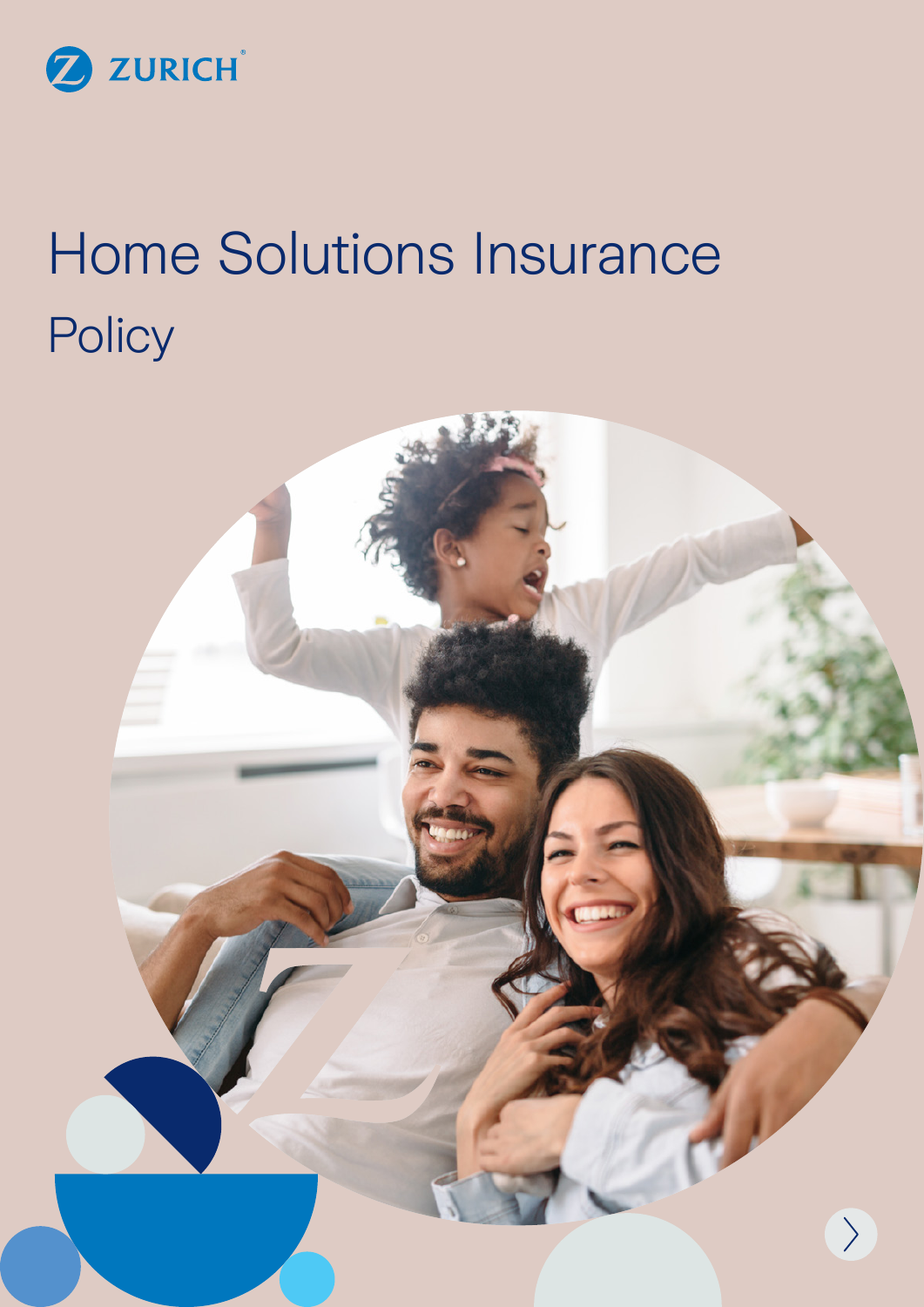# **Contents**

| Information relevant to the entire policy          | 3  |
|----------------------------------------------------|----|
| Important note                                     | З  |
| Your cancellation rights                           | З  |
| Definitions                                        | 3  |
| <b>Buildings section</b>                           | 4  |
| Contents section                                   | 6  |
| Personal possessions section                       | 9  |
| Family legal expenses section                      | 10 |
| Conditions which apply to the whole of your policy | 16 |
| Exclusions which apply to the whole of your policy | 18 |
| Our complaints procedure                           |    |
| Making a claim                                     |    |

# Large print, audio and braille

If you have any problems reading this booklet, please contact your broker for large print, audio and braille documents.



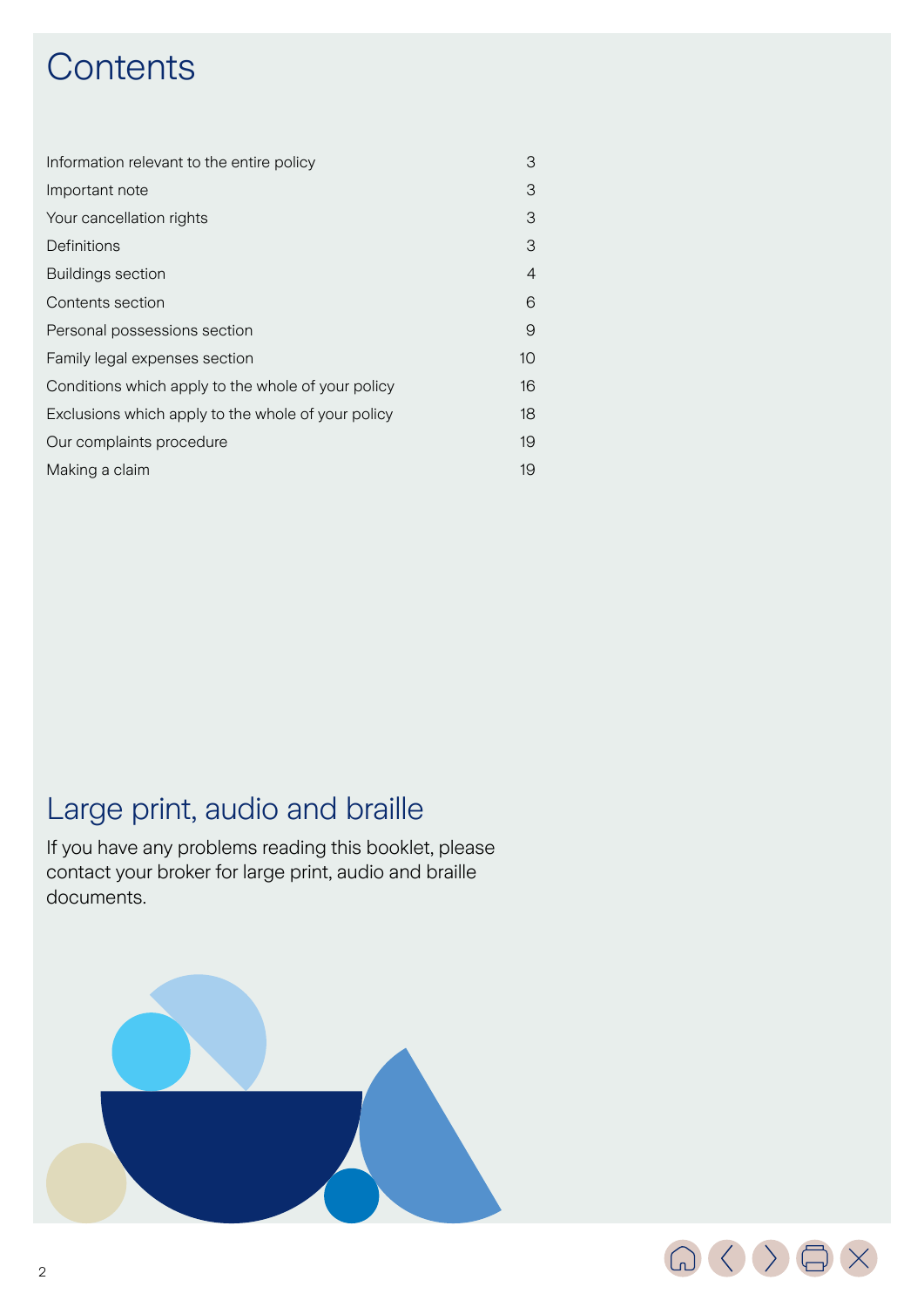# <span id="page-2-0"></span>Your home insurance policy

# Information relevant to the entire policy

Your policy is an agreement between you (the person shown in your schedule as the person insured) and us (Zurich Insurance plc) but is only valid if you pay the premiums.

Your most recent statement of facts sets out the information we were given when we agreed to provide you with the cover and the policy terms.

Your policy provides cover for the sections and period of insurance shown in your schedule. You must read your policy, schedule, statement of facts and any specifications or endorsements as one single contract. Please read all documents to make sure the cover provided meets your needs. If not, please contact your insurance advisor as soon as possible.

You must tell us immediately if any of your information is incorrect or changes. If we have wrong information this may result in an increased premium and/or claims not being paid in full, or your insurance may not be valid and claims will not be paid.

You should keep a record (including copies of letters) of all information supplied to us in connection with this insurance.

The conditions and exclusions that apply to the whole of your policy are shown on pages 16-18. Please make sure that you read these as well as the cover shown in each section.

# Important note

This policy is designed to protect you against the risk of things happening unexpectedly such as fire, theft, flood and storm. It is not a substitute for proper upkeep or for things wearing out, breaking down or failing because of lack of maintenance.

# Your cancellation rights

If you decide that you do not want to accept the policy (or any future renewal of the policy by us) tell your insurance advisor of your decision, in writing or by phone within 14 days of receiving the policy (or for renewal, within 14 days of your policy renewal date). If no claims have been made we will refund the premium you have paid. If a claim is made we charge you for the days we have been on cover (applying a minimum premium of £15 plus insurance premium tax) and then refund the remainder of the premium you have paid.

Please see Condition 5 for full details of all cancellation conditions and charges.

# **Definitions**

Certain words have specific meanings when they appear in this policy. These meanings are shown below or in the section where they apply. They are printed in bold type.

Excess – the first amount of any claim for which you are responsible.

(If we pay a claim for the same cause happening at the same time under more than one of the buildings, contents or personal possessions sections, we will only take off one excess. This will be the highest excess shown in your schedule for the sections concerned.)

Family – your husband, wife or partner, children, relatives or other people (other than tenants or paying guests) all permanently living in the home.

Hand Held Computers - are laptop computers, tablets, e-readers and satellite navigation equipment.

Money – cash, cheques, postal or money orders, postage stamps, savings stamps, savings certificates or bonds, travel tickets, luncheon vouchers, phone cards, mobile phone vouchers, reward vouchers or gift tokens all held for personal or charitable purposes.

Personal Possessions - Property which is worn, used or carried about the person in every day life and which belongs to you or your family or for which you are responsible and is covered in and away from the home.

Unoccupied – if the home is either:

- not lived in by you (or a person you have authorised); or
- without enough furniture for normal living purposes.

Valuables – any articles of gold, silver or other precious metal, jewellery, watches, furs, pictures or other works of art, collections of stamps or coins.

Vehicles and craft – any electrically or mechanically powered vehicles, caravans, trailers, watercraft including surfboards, land windsurfing vehicles, hovercraft, aircraft, drones or UAVs (Unmanned Aerial Vehicles), all-terrain vehicles or quad bikes other than:

- domestic gardening equipment;
- battery operated golf trolleys;
- wheelchairs or similar electric scooters, specifically designed for the disabled or infirm which are not legally required to be licensed for road use;
- battery assisted cycles which are not legally required to be licensed for road use; and
- models or toys (but not drones or UAVs) which are battery operated and/or pedestrian controlled.

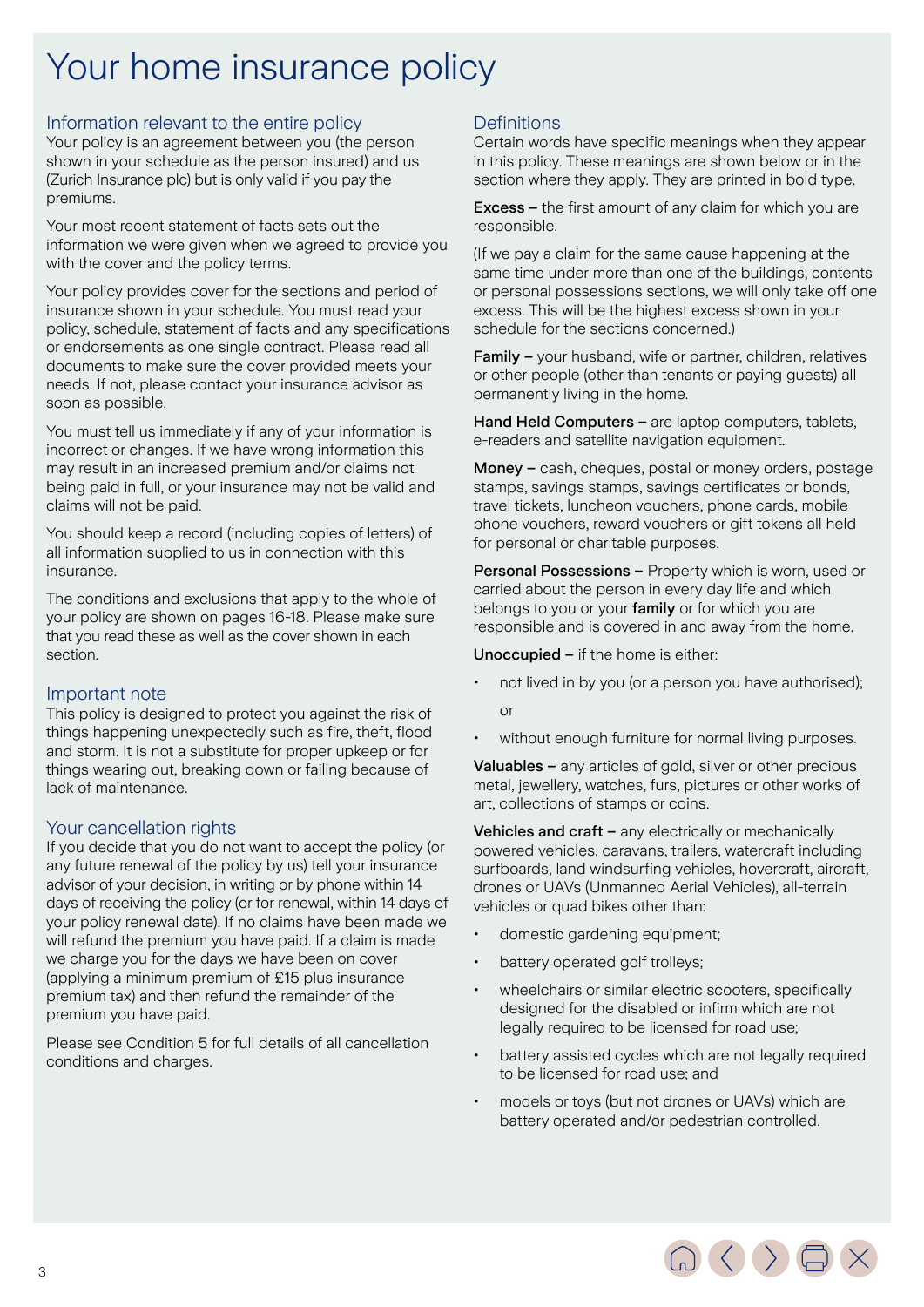# <span id="page-3-0"></span>Buildings section

#### Buildings are:

- the main structure of your home at the address shown in your schedule, including its permanent or soon-tobe fitted fixtures and fittings if they are your property;
- domestic outbuildings, private garages, including garages on nearby sites that form part of your home;
- ornamental ponds or fountains, swimming pools and tennis courts, permanently fitted hot tubs and jacuzzis;
- professionally designed, built and installed solar panel equipment;
- central-heating fuel tanks, cesspits and septic tanks;
- fences, gates, hedges, lampposts, railings and walls;
- drives, paths, patios and terraces;

but not satellite television-receiving equipment or television and radio aerials.

#### Events

We cover sudden and unexpected loss of or physical damage to the buildings caused by events 1 to 13 *(and 14 if 'buildings including accidental damage' is shown in your schedule)*.

We do not cover events 3, 6, 8, 10, 11 or 14 when the home is unoccupied for more than 60 days in a row.

- 1 Fire, lightning, explosion or earthquake.
- 2 Riot.
- 3 Malicious damage, but not if caused by you or your family, tenants or paying guests.
- 4 Aircraft, animals or vehicles hitting the **buildings**.
- 5 Storm, including weight of snow, or flood, but not to fences, gates, hedges or railings unless covered under buildings 'Extra cover 21' (Garden cover).
- 6 Theft or attempted theft unless this is caused by deception.
- 7 Subsidence or ground heave of the site that your **buildings** stand on or landslip other than:
- from the coast or a river bank being worn away;
- damage to walls, gates, fences, hedges, lampposts, railings, ornamental ponds or fountains, swimming pools and tennis courts, central-heating fuel tanks, cesspits and septic tanks, drives, paths, patios and terraces unless the main structure, private garages or domestic outbuildings are damaged at the same time and by the same cause;
- damage caused by or resulting from structural alteration, repair, renovation or other building works;
- to solid floor slabs, unless the foundations of the loadbearing walls are damaged at the same time by the same cause;
- from settlement, shrinkage or expansion, demolition, faulty workmanship or faulty design.
- 8 Escape of water from any fixed appliance, pipe, tank or fish tank plus damage to these items caused by freezing or forcible and violent bursting but not:
- loss or damage caused by the failure or lack of grout or appropriate sealant.
- 9 Falling trees or branches, lampposts or telegraph poles.
- 10 Oil leaking from any fixed appliance, pipe or tank.
- 11 Accidental breakage of fixed glass, fixed sanitary ware or ceramic hobs in fixed kitchen furniture.
- 12 Breakage or collapse of satellite receiving equipment or television and radio aerials.
- 13 Accidental damage to cables and underground pipes serving your home for which you are legally responsible including the cost of breaking into and repairing the pipe between the main sewer and your home following a blocked pipe.

#### 14 Optional additional cover

Accidental damage to the **buildings** but not damage:

- excluded under events 1 to 13;
- caused by a person the home is lent, let or sublet to;
- caused by a person you employ to carry out maintenance or repair work;
- caused by or resulting from structural alteration, repair, renovation or other building works.

# Your liability to others

#### IMPORTANT NOTICE.

Liability arising from incidents which happen in buildings or the land belonging to it is by law, nearly always the responsibility of the occupier rather than the owner. We do not cover your personal liability or liability as an occupier under this section but include it under the Contents section of this policy.

- 15 We cover your legal liability:
	- as owner of the **buildings** and their land, but not as occupier;
	- resulting from you previously owning any private property under the Defective Premises Act 1972 or the Defective Premises (Northern Ireland) Order 1975;

to compensate others if, following an accident during the period of insurance, someone dies, is injured, falls ill or has their property damaged.

The most we will pay for any claim (or claims) arising from one cause, including legal costs and expenses agreed by us, is £2,000,000.

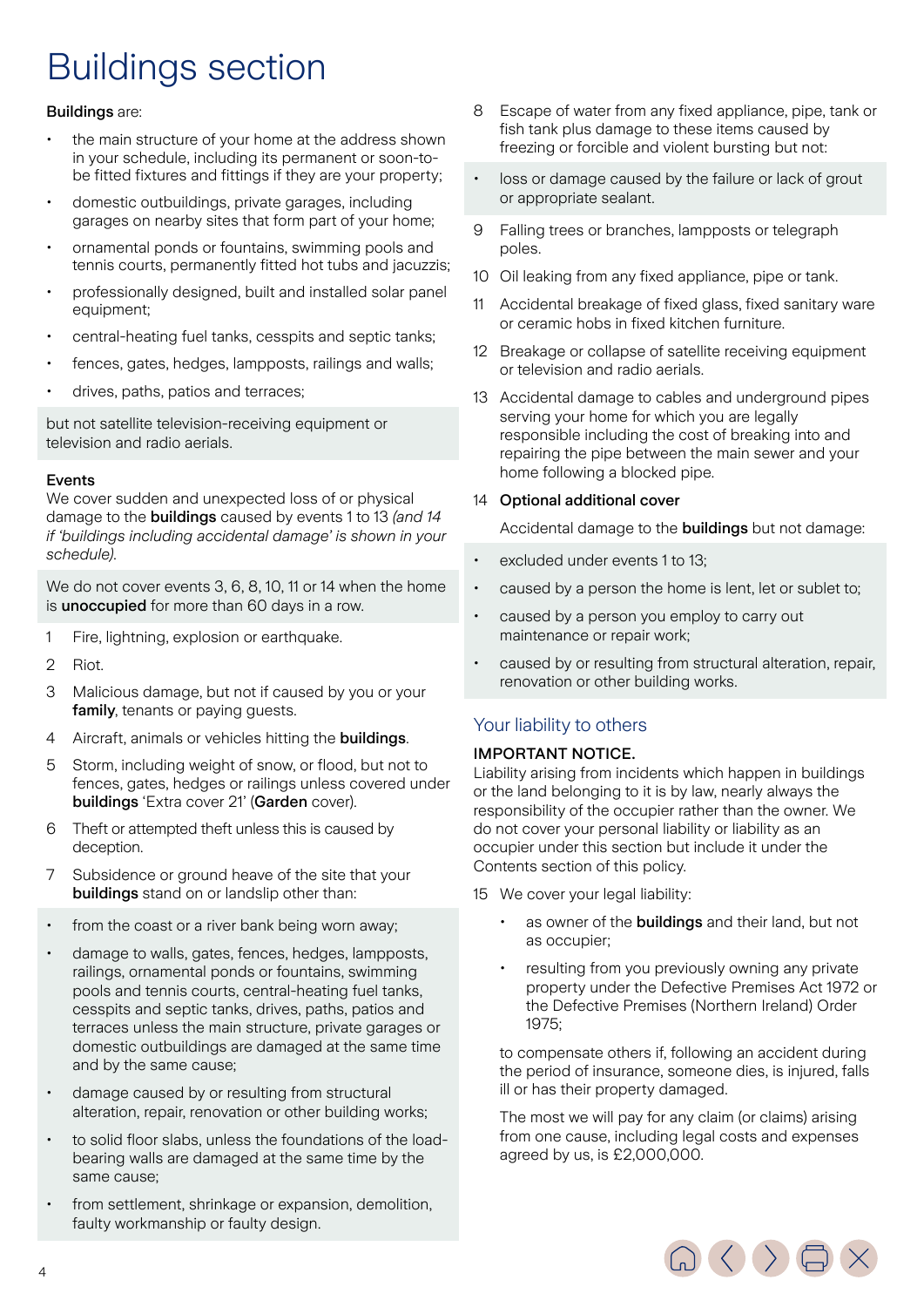We will not pay if the liability arises from:

- the death, injury or illness of you or your family or any person employed by you or your family;
- loss or damage to any property that you or your family own or are responsible for;
- a contract that says you or your family are liable for something which you or they would not otherwise have been liable for.

# Extra covers (included automatically)

- 16 Alternative accommodation if your home is not fit to live in following loss or damage covered by this section, we will pay:
	- the reasonable cost of similar alternative accommodation for you, your family and your pets;
	- ground rent which you have to pay;
	- rent which should have been paid to you.

This will only apply during the time needed to restore your home to a condition which is fit to live in.

The most we will pay is 20% of the **buildings** sum insured.

- 17 Replacing locks we will pay the reasonable cost of replacing the locks to your home if you lose your house keys or they are stolen anywhere in the world.
- 18 Tracing a leak we will pay up to £5,000 for the cost of removing and then repairing, replacing or reinstating any part of the **buildings** when this is necessary to find the source of a water leak from any fixed water appliance, pipe or tank that is causing damage to the buildings.
- 19 **Emergency Access** we will pay the costs incurred following loss or damage to the **buildings** and/or the garden within the boundaries of your home caused by the emergency services gaining access for a medical emergency or to help prevent loss or damage to the home.
- 20 Selling your home  $-$  if at the time of a claim you have contracted to sell your home, the buyer will have the benefit of this policy as long as the purchase is completed.
- 21 Garden cover Garden is the flower-beds, lawns, plants, shrubs or trees, ornaments or statues in the garden within the boundaries of your home.

# Events

We cover sudden and unexpected loss of or physical damage to your **garden** caused by events a) to g).

We do not cover events c) or f) when the home is unoccupied for more than 60 days in a row.

- a) Fire, lightning, explosion or earthquake.
- b) Riot.
- c) Malicious damage, but not if caused by you or your family, tenants or paying quests.
- d) The garden being hit by vehicles or aircraft but not garden machinery, or any other vehicles used in the garden.
- e) Storm or flood:
	- to the garden;
	- to fences, gates, hedges or railings at the home, as long as the main structure of your home, private garages or domestic outbuildings are damaged at the same time by the same cause;

but not:

- frost damage;
- flood damage to lawns.
- f) Theft or attempted theft.
- g) Falling trees or branches, lampposts or telegraph poles.

The most we will pay is £1,500 plus up to £250 towards the cost of removing fallen trees or branches.

#### Settling claims

We will decide whether to repair, replace, make a cash payment or reinstate the damaged part of the **buildings** or garden. We will have the option to do this by using one of our suppliers.

We will pay the full cost of the work, including:

- architect's, surveyor's and legal fees;
- the costs of removing debris from the site and/or demolishing or shoring up the buildings;
- other local authority costs or fees we have agreed

as long as the work is finished without delay. If the work is not carried out, we will pay the reduction in the market value of your property that resulted from the damage. However, we will not pay more than the cost to us of using our suppliers for the repair or replacement or reinstatement of the **buildings** or **garden**.

We will take off an amount for wear and tear if your **buildings** are not properly maintained or if your sum insured is less than the actual cost of rebuilding your home in the same form, size and condition as new.

When we pay your claim we will take off the amount of the excess shown in your schedule. This does not apply under 'Your liability to others' and 'Extra covers 16, 17 and 18'. For claims under 'Extra cover 21', we will take off a £50 excess.

The most we will pay is the limit shown in the policy or the sum insured shown in your schedule. This figure must be enough to fully rebuild your home if the buildings were completely destroyed. This is not necessarily the market value.

See 'Your duty to check information and tell us of any changes' under 'Conditions which apply to the whole of your policy'.

#### Matching items (pairs, sets and suites)

We treat each item of a matching set or suite as a separate item. We will not cover the cost of repairing or replacing any undamaged item or part of any item simply because it forms part of a matching set or suite. i.e. if a bathroom sink is damaged we will repair or replace the damaged sink only, not the whole bathroom suite.

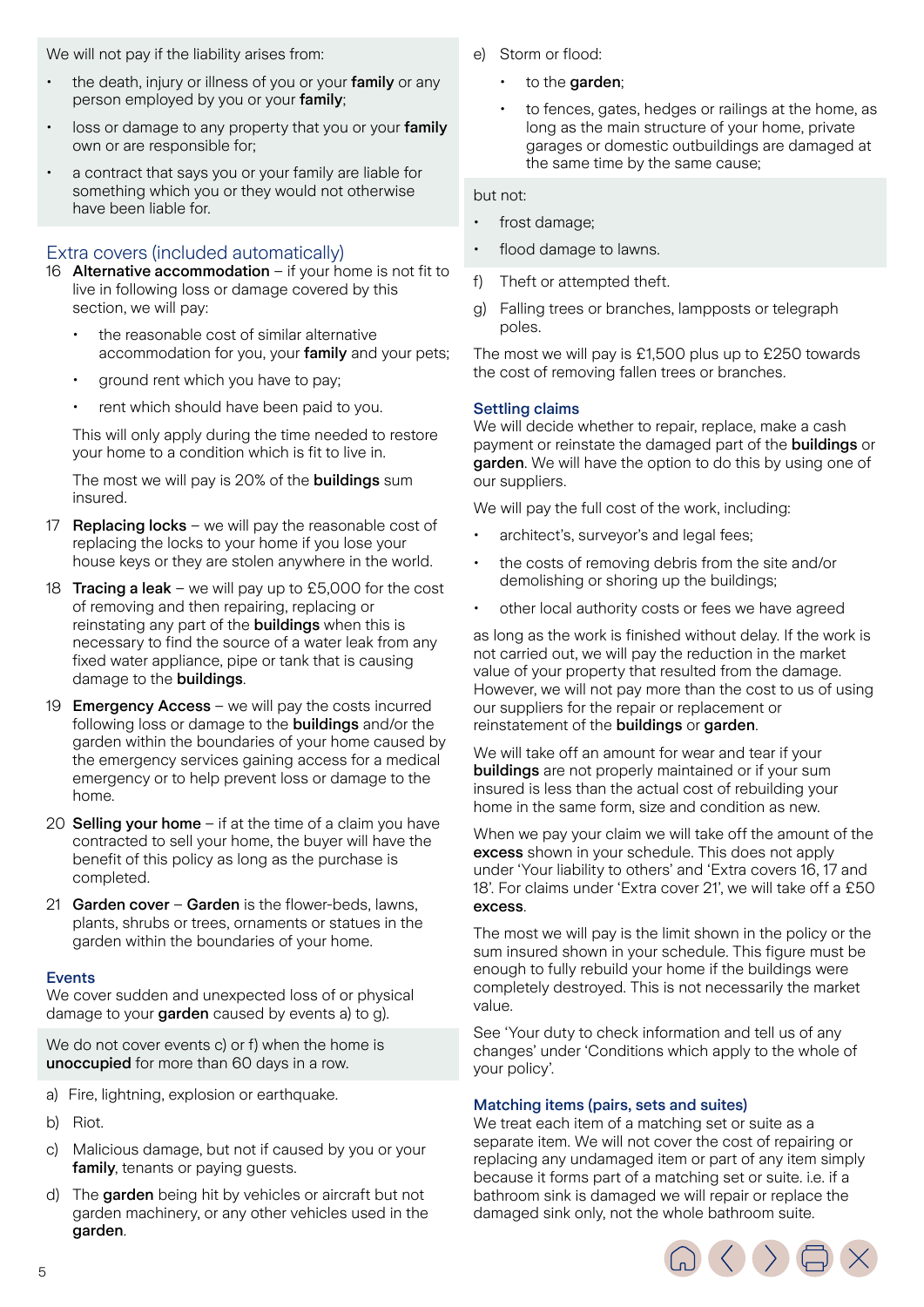# <span id="page-5-0"></span>Contents section

# Contents are:

- household goods and personal property;
- valuables;
- satellite television-receiving equipment and television and radio aerials;
- money or the unauthorised use of a charge, credit or debit card up to £500 (you and your family must keep to your card issuer's conditions);
- pedal cycles up to £500 for any one pedal cycle including accessories;
- office equipment used for your business, profession or trade up to £10,000;
- loss of oil or metered water up to £1,000 following accidental damage to the water or heating system.

# Contents are not:

- vehicles and craft and their keys, key fobs, parts or accessories other than removable audio and satellite navigation equipment not in the vehicle;
- deeds and documents other than driving licences, passports or proof-of-age cards;
- documents and certificates showing ownership of shares, bonds and other financial investments;
- animals;
- any part of the structure, decorations or permanent fixtures and fittings;
- business stock:
- items you have more specifically insured by this or any other policy.

#### Events

We cover sudden and unexpected loss or physical damage caused by events 1 to 13 *(and 14 if 'contents including accidental damage' is shown in your schedule)* to the **contents** in your home which are owned by:

- you or your family or which you or they are responsible for;
- visitors to your home or your domestic employees who live in your home.

We do not cover events 3, 6, 8, 10, 11 or 14 when the home is **unoccupied** for more than 60 days in a row.

We will not pay more than:

- £1000 for personal property (other than money and valuables) belonging to your visitors or your domestic employees;
- £5,000 for theft of **contents** which are stored in garages or outbuildings at your home.
- 1 Fire, lightning, explosion or earthquake.
- 2 Riot.
- 3 Malicious damage, but not:
	- if caused by you or your family, tenants or paying guests.
- 4 Aircraft, animals or vehicles hitting the **buildings**.
- 5 Storm or flood.
- 6 Theft or attempted theft but not:
	- if caused by deception;
	- while the home is lent, let or sublet unless violence and force are used to break into or out of your home.
- 7 Subsidence or ground heave of the site your **buildings** stand on, or landslip.
- 8 Escape of water from any fixed appliance, pipe, tank or fish tank but not:
	- loss or damage caused by the failure or lack of grout or appropriate sealant.
- 9 Falling trees or branches, lampposts or telegraph poles.
- 10 Oil leaking from any fixed appliance, pipe or tank.
- 11 Accidental breakage of glass in furniture, mirrors or ceramic hobs in unfixed kitchen appliances.
- 12 Breakage or collapse of satellite television-receiving equipment or television and radio aerials.
- 13 Accidental damage to:
	- audio, hi-fi, television (including satellite receivers and set top boxes), video game consoles, DVD, video or telecommunication equipment;
	- computers;
	- satellite television-receiving equipment or television and radio aerials;
	- but not mobile phones, computer software, hand-held computers or electronic toys.

# 14 Optional additional cover

Accidental damage to the contents (including hand held computers) but not damage:

- excluded under events 1 to 12:
- caused by or resulting from structural alteration, repair, renovation or other building works
- caused by a person the home is lent, let or sublet to;
- to clothing or contact lenses:
- to **contents** in the open:
- to mobile phones, computer software, or electronic toys.

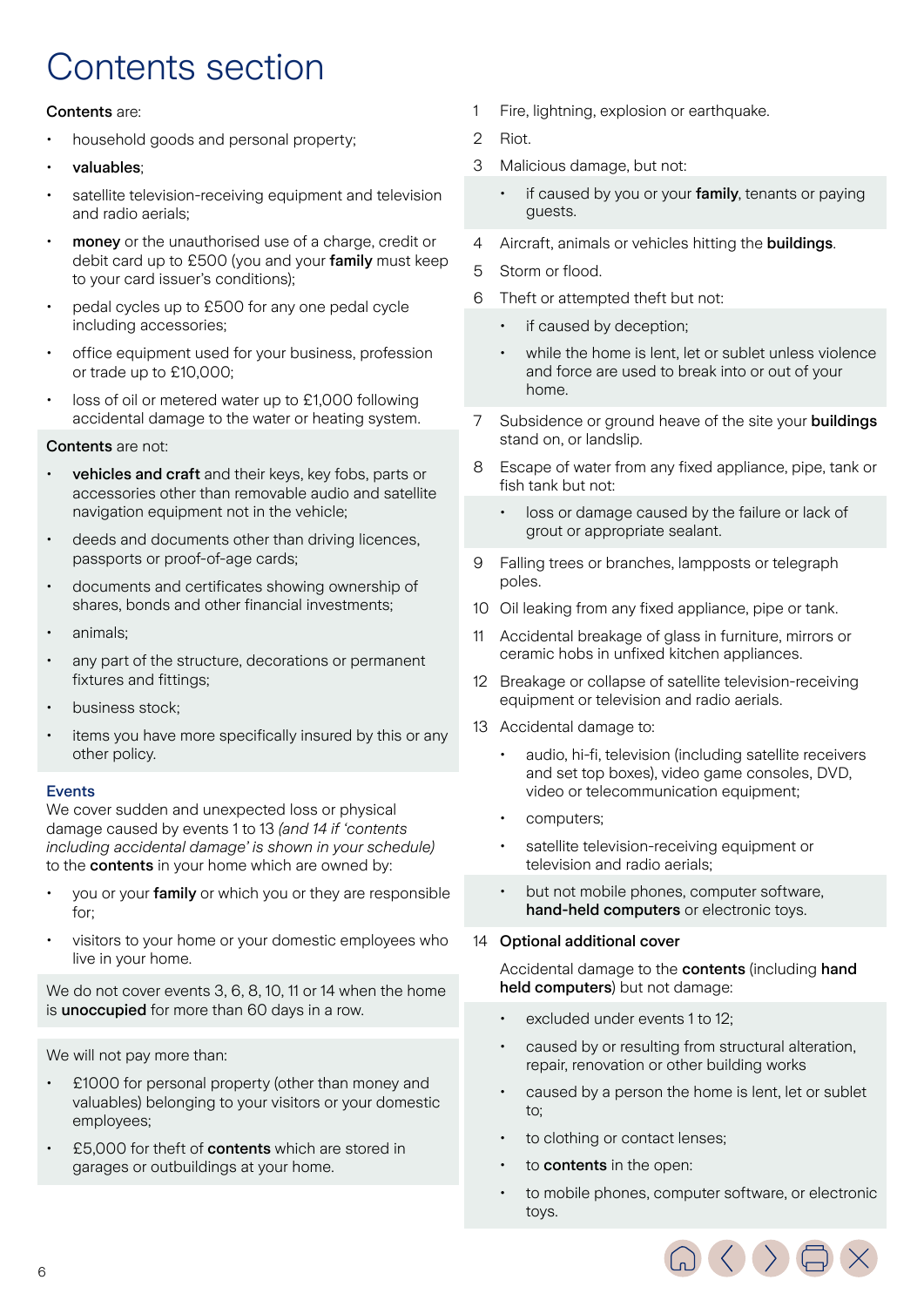# Your liability to others

#### IMPORTANT NOTICE.

Liability arising from incidents which happen in buildings or the land belonging to it is by law, nearly always the responsibility of the occupier rather than the owner. If you are the owner but not the occupier of the building please note that this section does not cover your legal liability as the owner of the home and its land. That cover is included under the Buildings section of this policy.

15 We cover you or your family for any legal liability you have as occupiers of the home (or as private individuals) to compensate others if, following an accident during the period of insurance, someone dies, is injured, falls ill or has their property damaged.

The most we will pay for any claim (or claims) arising from one cause, including legal costs and expenses agreed by us, is:

- £10,000,000 for an accident to your domestic employees;
- £2,000,000 for an accident to any other person or property.

We will not pay if the liability arises from you or your family:

- owning your home;
- owning or occupying any other premises;
- owning or using vehicles and craft (other than hand or foot-propelled boats that you or they do not own).

We will not pay if the liability arises from:

- death, injury or illness of you or your family;
- loss of or damage to any property owned by you, your family or your domestic employees or that you or they are responsible for;
- you or your **family** passing on any illness or virus;
- a contract that says you or your family are liable for something which you or they would not otherwise have been liable for;
- any dog described in the Dangerous Dogs Act 1991 or the Dangerous Dogs (Northern Ireland) Order 1991;
- any animal (other than horses used for private hacking, guide dogs or pets that are normally domesticated in the United Kingdom).

# Extra covers (included automatically)

16 **Contents in the open** – we will pay up to £1,000 for loss or damage caused by events 1 to 10 to contents in the open within the boundaries of your home. This includes flowers, plants, shrubs or trees in pots or containers.

- 17 Temporary removal we will pay up to £5,000 for loss of or damage to family contents while temporarily removed from your home to within the United Kingdom, the Isle of Man, the Channel Islands or the Republic of Ireland caused by:
	- events 1, 2, 4, 5 and 7 to 10;
	- theft from:
		- a deposit box in a bank;
		- a building where you or your family work;
		- a house or flat where you or your family are temporarily living;
		- any other building, including student accommodation where a member of your family is in full time education at college or university, as long as violence and force are used to break into or out of the building.

We will not pay for:

- loss of or damage to contents:
	- removed for sale, exhibition or storage;
	- in the open caused by storm or flood;
- theft of **money** from a building where you or your family work;
- loss of or damage to office equipment including laptop computers.
- 18 **Moving to a new home** we will pay for sudden and unexpected loss of or physical damage to your contents (but not money) while they are being moved to your new permanent home in the British Isles by professional removers. This includes while they are temporarily stored for up to seven days in furniture storage.

We will not pay for:

- damage to china, glass and similar brittle items, unless they have been packed by professional packers;
- loss or damage that is not reported to us within seven days of your contents being delivered to your new home.
- 19 Gifts we will increase your sum insured by £5,000:
	- one month before and after Christmas or a similar religious festival to cover gifts and related additional purchases;
	- one month before and after the wedding day or civil ceremony of you or any member of your family to cover gifts and related purchases in your home, at the reception, in the couple's shared home or being transported between any of these places;
	- one month before and after the birth of your child or your adoption of a child to cover gifts and related purchases in your home.

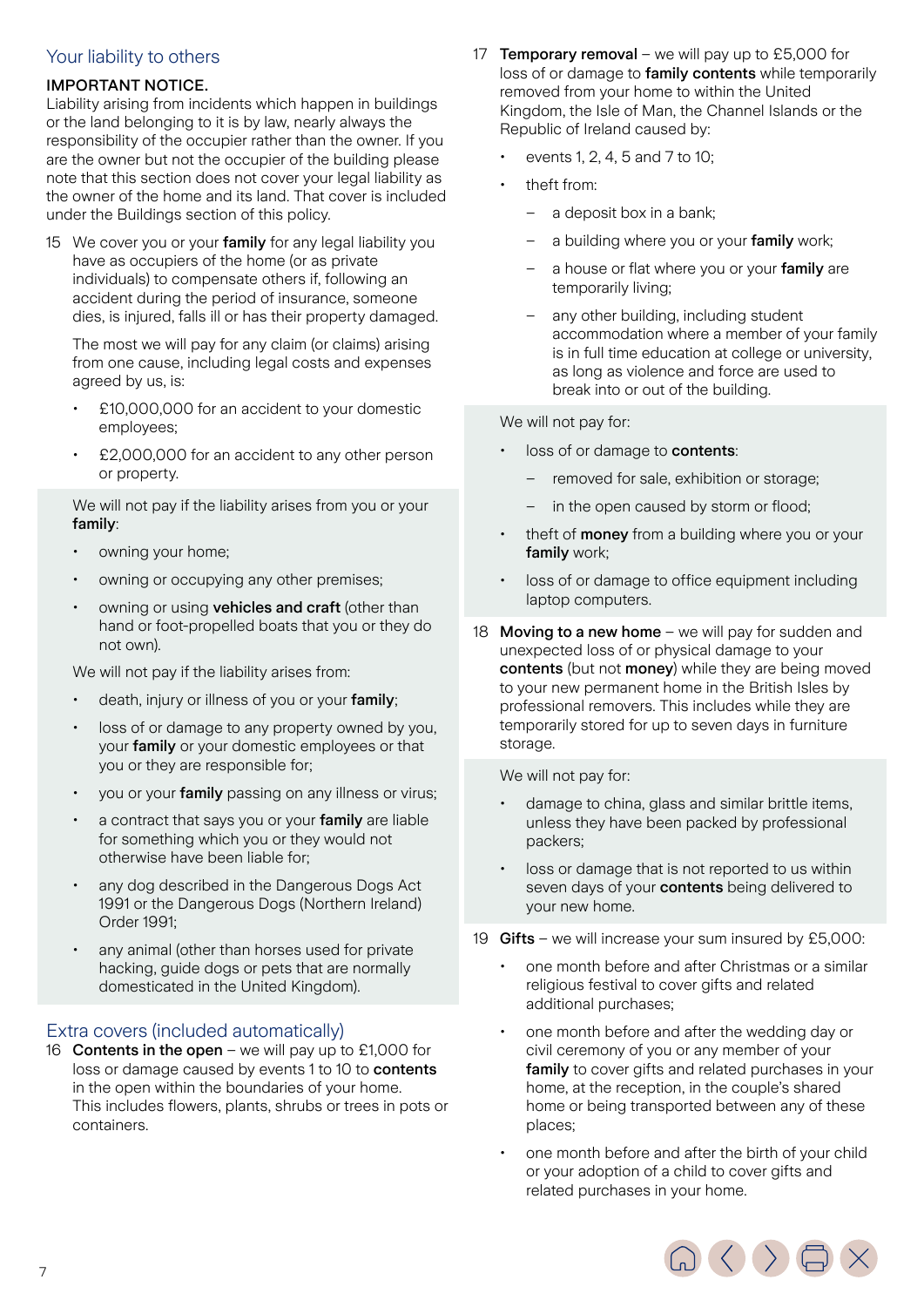- 20 **Tenant's cover** if you are the tenant of your home, we will pay for loss or damage caused by events 1 to 6 and 8 to 13 under the buildings section to any:
	- fixtures and fittings, greenhouses and sheds you have installed at your home and for which you are responsible;
	- part of the structure, decorations, fixtures and fittings of your home that you are responsible for as a tenant under a tenancy agreement. The most we will pay is £10,000.
- 21 Jury service we will pay up to £50 each day (for up to 20 days) towards loss of earnings and expenses you cannot get back as a result of serving as a juror.
- 22 Alternative accommodation if your home is not fit to live in following loss of or damage to contents for which we will pay a claim under this section, we will pay up to £10,000 for the reasonable cost of similar alternative accommodation (including your pets), or ground rent which you have to pay, for the time necessary for your home to be restored to a condition which is fit to live in.
- 23 Replacing locks we will pay the reasonable cost of replacing the locks to your home if you lose your house keys or they are stolen anywhere in the world.
- 24 Fatal accident cover we will pay £10,000 if you or your husband, wife or partner die within 30 days as a direct result of:
	- an accident, assault or a fire in your home;
	- an accident while travelling in the British Isles as a fare-paying passenger in any road or rail vehicle;
	- an assault away from your home but within the British Isles.
- 25 Prams and wheelchairs we will pay up to £500 if a pram or wheelchair is stolen or damaged anywhere in the world. Accessories are only covered if they are stolen with your pram or wheelchair.
- 26 Frozen food we will pay the reasonable cost of replacing food and drink in your fridge or freezer that you cannot use following the breakdown of the appliance or the failure of the power supply, but not if this was caused by the deliberate act of the supply authority.
- 27 Title deeds we will pay up to  $£2,500$  to replace the title deeds of your home following loss or damage caused by events 1 to 10 while they are in your home or in the offices of your mortgage lender, solicitor or bank.

28 Downloaded music and other information – we will pay for the cost of replacing music and other downloaded information you have purchased stored on home computers and storage devices and lost or damaged as a result of events 1 to 8.

We will not pay for:

- the cost of reconstituting any films, tapes or discs or rewriting of any stored information.
- the most we will pay for any one event is  $£2,500$ .

# Settling claims

We will decide whether to repair or replace any item as new if available (or otherwise with the nearest equivalent) and we will have the option to do this by using one of our suppliers. If we can offer a repair or a replacement but we agree to make a cash payment instead, this payment will be limited to the cost of repair or replacement to us by our preferred supplier. If the item cannot be repaired or replaced with a like replacement by using one of our suppliers, we will pay for the full replacement cost.

Please forward any repair accounts, invoices, receipts, valuations or any other forms of proof of ownership to help substantiate your claim. Failure to provide proof of ownership could mean that your claim is refused. We will have the option to use one of our suppliers to validate the loss or repair.

We will take off an amount for wear and tear:

- on clothing and household linen that cannot be repaired;
- if your sum insured is less than the full cost of replacing all your contents as new.

When we pay your claim we will take off the amount of the excess shown in your schedule and as shown in your policy. This does not apply under 'Your liability to others' and Extra covers 21 to 28.

The most we will pay for **valuables** is the limit shown in your schedule and/or specification.

The most we will pay for all other items is the limit shown in the policy or the sum insured shown in your schedule. This figure must be enough to replace all the Contents within your home with new items of the same or nearest equivalent quality and type.

If you specify items over £5,000 on your policy we will require a valuation no more than 3 years old to be produced at the time of a claim to prove its value.

Where such evidence is required, this will be shown on your schedule.

See 'Your duty to check information and tell us of any changes' under Conditions which apply to the whole of your policy'.

#### Matching items (pairs, sets and suites)

We treat each item of a matching pair, set or suite as a separate item. We will not cover the cost of repairing or replacing any undamaged item or part of any item simply because it forms part of a matching set or suite. i.e. if a dining room chair is damaged we will repair or replace the damaged chair only, not the whole set.

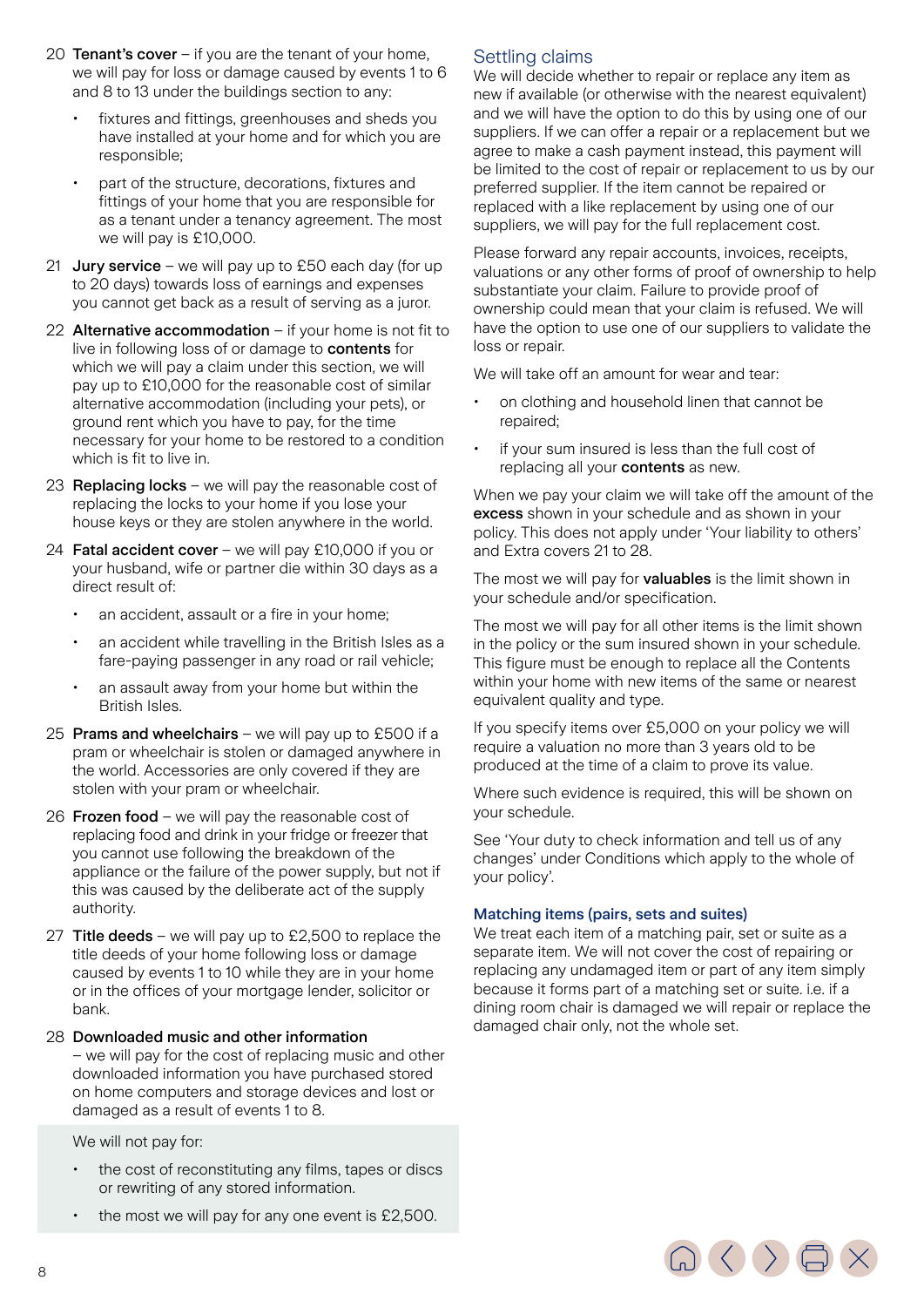# <span id="page-8-0"></span>Personal possessions section

# Events

We cover, anywhere in the world, sudden and unexpected loss of or physical damage to the specified and unspecified items shown in your schedule and/or personal possessions specification that are owned by you or your **family** or for which you or they are responsible.

We will not pay for:

- theft from an unattended motor vehicle unless the vehicle was securely locked and the property was hidden in a glove or luggage compartment;
- unauthorised use of a charge, credit or debit card by you or a member of your family;
- theft of a pedal cycle if left unattended away from your home unless it is securely locked to a permanent structure or in a locked building;
- theft of pedal cycle accessories, unless they are stolen with the pedal cycle;
- loss of or damage to:
	- sports equipment while it is being used;
	- contact lenses;
	- a pedal cycle while it is being used for racing, pacemaking or trials;
	- household goods;
	- vehicles and craft and their keys, key fobs, parts or accessories other than removable audio and satellite navigation equipment not in the vehicle;
	- deeds and documents;
	- documents and certificates showing ownership of shares, bonds and other financial investments.

# Unspecified personal possessions

The most we will pay is:

- up to £1,500 for any item of clothing, sports equipment or any other personal item made to be worn, used or carried about the person including passports, driving licences and proof-of-age cards;
- up to £500 for any one unspecified pedal cycle including accessories;
- up to £500 for loss of money or the unauthorised use of a charge, credit or debit card. You and your family must keep to your card issuer's conditions.

We will not pay more than the sum insured shown in your schedule and/or specification.

# Specified items

The most we will pay is the sum insured for that item shown in your schedule and/or specification. The sum insured must be enough to replace the item on a like for like basis with the same or nearest equivalent item as new.

# Settling claims

We will decide whether to repair or replace any item as new if available (or otherwise with the nearest equivalent) and we will have the option to do this by using one of our suppliers. If we can offer a repair or a replacement but we agree to make a cash payment instead, this payment will be limited to the cost of repair or replacement to us by our preferred supplier. If the item cannot be repaired or replaced with a like replacement by using one of our suppliers, we will pay for the full replacement cost.

Please forward any repair accounts, invoices, receipts, valuations or any other forms of proof of ownership to help substantiate your claim. We will have the option to use one of our suppliers to validate the loss or repair.

If you specify items over £5,000 on your policy we will require a valuation no more than 3 years old to be produced at the time of a claim to prove its value. Where such evidence is required, this will be shown on your schedule

We will take off an amount for wear and tear on clothing that cannot be repaired.

When we pay your claim we will take off the amount of the excess as shown in your schedule.

See 'Your duty to check information and tell us of any changes' under 'Conditions which apply to the whole of your policy'.

#### Matching items (pairs, sets and suites)

We treat each item of a matching pair, or set as a separate item. We will not cover the cost of repairing or replacing any undamaged item or part of any item simply because it forms part of a matching pair or set.

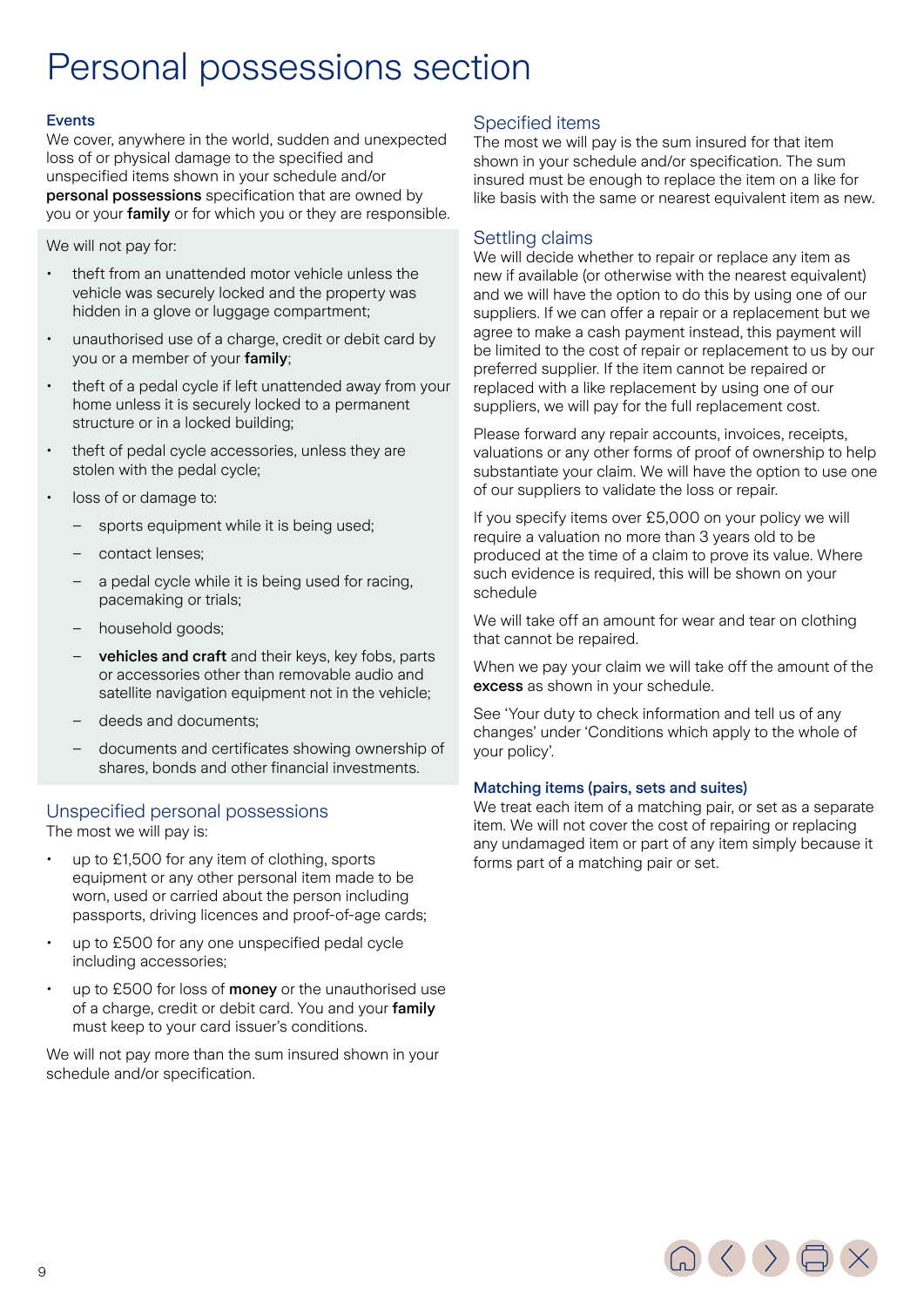# <span id="page-9-0"></span>Family legal expenses section

*Please see 'Definitions' below for the meaning of words in bold type in this section.*

DAS Legal Expenses Insurance Company Limited ('DAS') is the underwriter and provides the legal protection insurance under your policy. The legal advice service is provided by DAS Law Limited and/or a preferred law firm on behalf of DAS. To make sure you get the most from your DAS cover, please take the time to read this policy which explains the contract between **you** and us.

You can find plenty of useful legal advice and guidance for dealing with legal issues on our website. www.dashouseholdlaw.co.uk. You can also buy legal documents from the site, ranging from simple consumer complaint letters to wills.

If you wish to speak to our legal teams about a legal problem, please phone us on 0344 893 9313 quoting reference 6802507. We will ask you about your legal issue and if necessary call vou back to give you legal advice.

If your issue cannot be dealt with through legal advice and needs to be dealt with as a potential claim under this section, phone us on 0344 893 9313 quoting reference 6802507 and we will give you a reference number. At this point we will not be able to tell you whether you are covered but we will pass the information you have given us to our claims-handling teams and explain what to do next.

Please do not ask for help from a lawyer or anyone else before we have agreed that you should do so. If you do, we will not pay the costs involved even if we accept the claim.

# **Definitions**

The following definitions have specific meanings and are only applicable to the Family Legal Expenses section of the policy. These meanings are shown below and will be printed in bold type.

Appointed representative – The preferred law firm, law firm, accountant or other suitably qualified person we will appoint to act on your behalf.

Costs and expenses – All reasonable and necessary costs chargeable by the **appointed representative** and agreed by us in accordance with the DAS standard terms of appointment, plus the costs incurred by opponents in civil cases if you have been ordered to pay them, or you pay them with our agreement.

Countries covered – For insured incidents 2. Contract disputes and 3. Personal injury: The United Kingdom of Great Britain and Northern Ireland, the European Union, the Isle of Man, the Channel Islands, Albania, Andorra, Bosnia Herzegovina, Gibraltar, Iceland, Liechtenstein, Macedonia, Monaco, Montenegro, Norway, San Marino, Serbia, Switzerland and Turkey. For all other insured incidents: the United Kingdom of Great Britain and Northern Ireland, the Isle of Man and the Channel Islands. DAS standard terms of appointment - The terms and conditions (including the amount we will pay to an appointed representative) that apply to the relevant type of claim, which could include a conditional fee agreement (no win, no fee). Where a law firm is acting as an appointed representative the amount is currently £100 per hour. This amount may vary from time to time.

Date of occurrence – For civil cases, the date of the event that leads to a claim. If there is more than one event arising at different times from the same originating cause, the **date of occurrence** is the date of the first of these events. (This is the date the event happened, which may be before the date you first became aware of it.) For criminal cases, the date you began, or are alleged to have begun, to break the law. For insured incident 6. Tax protection, the date when HM Revenue & Customs first notifies you in writing of its intention to make an enquiry.

Identity theft – The theft or unauthorised use of your personal identification which has resulted in the unlawful use of your identity.

Period of insurance – The period for which we have agreed to cover you.

Preferred law firm – A law firm or barristers' chambers we choose to provide legal services. These legal specialists are chosen as they have the proven expertise to deal with your claim and must comply with our agreed service standard levels, which we audit regularly. They are appointed according to the DAS standard terms of appointment.

Reasonable prospects – For civil cases, the prospects that you will recover losses or damages (or obtain any other legal remedy that we have agreed to, including an enforcement of judgment), make a successful defence or make a successful appeal or defence of an appeal, must be at least 51%. We, or a preferred law firm on our behalf. will assess whether there are reasonable prospects.

We, us, our, DAS – DAS Legal Expenses Insurance Company Limited.

You, your  $-$  The person who has taken out this policy (the policyholder) and any member of their family who always lives with them. This includes students temporarily living away from home and unmarried partners. Anyone claiming under this policy must have the policyholder's agreement to claim.

# Family Legal Expenses Insurance

We agree to provide the insurance described in this section, in return for payment of the premium and subject to the terms, conditions, exclusions and limitations set out, provided that:

- a) reasonable prospects exist for the duration of the claim;
- b) the **date of occurrence** of the insured incident is during the period of insurance;
- c) any legal proceedings will be dealt with by a court, or other body which we agree to, within the countries covered, and;

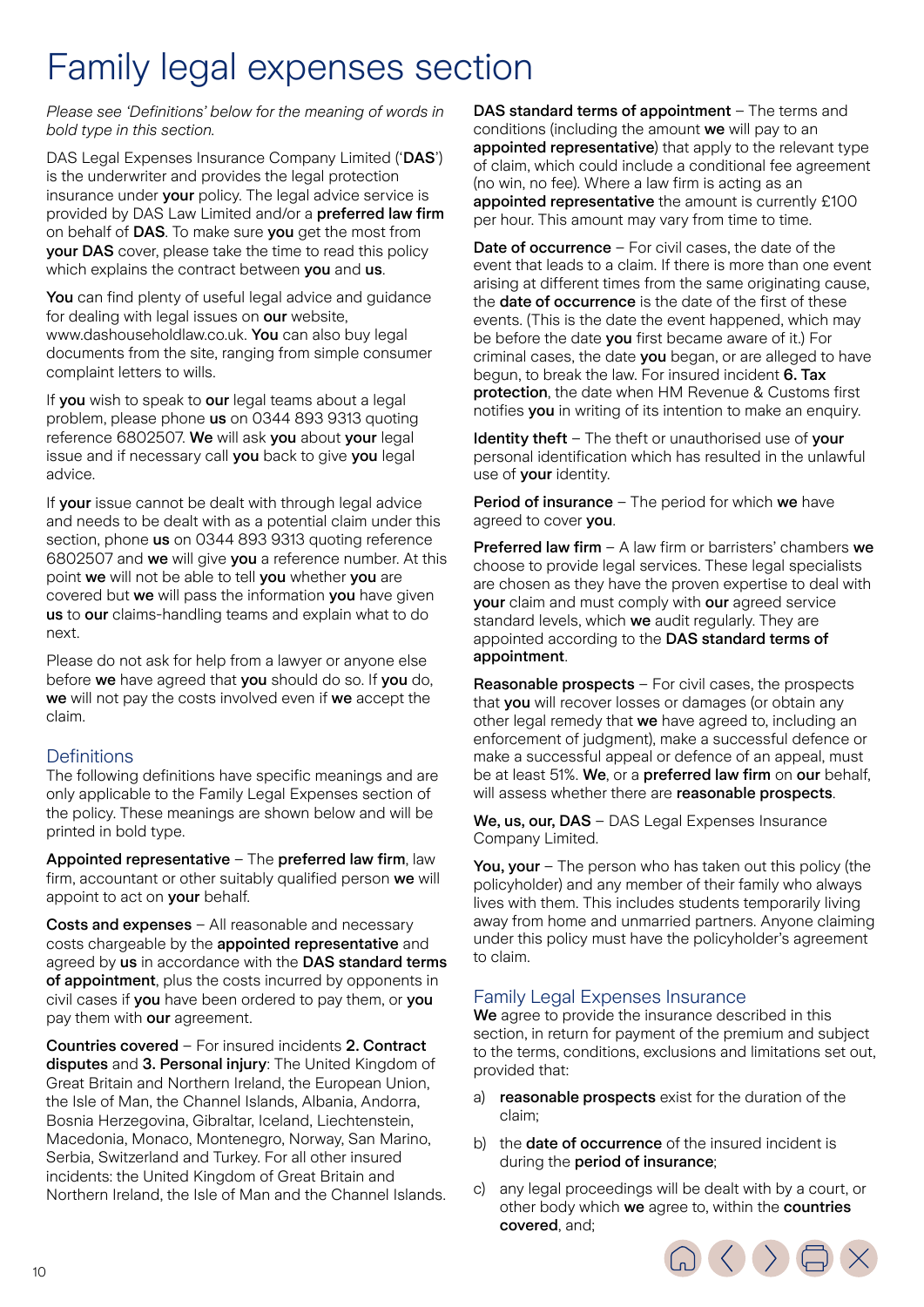d) the insured incident happens within the countries covered.

#### What we will pay

We will pay an appointed representative, on your behalf, costs and expenses incurred following an insured incident, provided that:

- a) the most we will pay for all claims resulting from one or more event arising at the same time or from the same originating cause is £50,000;
- b) the most we will pay in costs and expenses is no more than the amount we would have paid to a **preferred law firm**. The amount we will pay a law firm (where acting as an appointed representative) is currently £100 per hour. This amount may vary from time to time;
- c) in respect of an appeal or the defence of an appeal, you must tell us within the time limits allowed that you want to appeal. Before we pay the costs and expenses for appeals, we must agree that reasonable prospects exist;
- d) for an enforcement of judgment to recover money and interest due to **vou** after a successful claim under this policy, we must agree that reasonable prospects exist, and;
- e) where an award of damages is the only legal remedy to a dispute and the cost of pursuing legal action is likely to be more than any award of damages, the most we will pay in costs and expenses is the value of the likely award.

What we will not pay:

- a) in the event of a claim, if you decide not to use the services of a preferred law firm, you will be responsible for any costs that fall outside the DAS standard terms of appointment and these will not be paid by us;
- b) the first £250 of any claim for legal nuisance or trespass. If you are using a preferred law firm, you will be asked to pay this within 21 days of your claim having been assessed as having reasonable prospects. If you are using your own law firm, this will be within 21 days of their appointment (following confirmation your claim has reasonable prospects). If you do not pay this amount the cover for your claim could be withdrawn.

# Insured Incidents

# 1. Employment Disputes

What is covered  $- A$  dispute relating to your contract of employment. *Please note that a dispute is deemed to have occurred once all employer's disciplinary hearings and internal grievance procedures have been completed.*

What is not covered  $-$  A claim relating to:

- a) employer's disciplinary hearings or internal grievance procedures;
- b) any claim relating solely to personal injury (see insured incident 3. Personal injury);
- c) a settlement agreement while you are still employed.

# 2. Contract Disputes

What is covered  $- A$  dispute arising from an agreement or an alleged agreement which you have entered into in a personal capacity for:

- a) buying or hiring in goods or services;
- b) selling goods.

Please note that:

- you must have entered into the agreement or alleged agreement during the period of insurance, and;
- the amount in dispute must be more than £250 (including VAT).

What is not covered  $-$  A claim relating to the following:

- a) construction work on any land, or designing, converting or extending any building where the contract value exceeds £5,000 (including VAT);
- b) the settlement payable under an insurance policy (we will cover a dispute if your insurer refuses your claim, but not for a dispute over the amount of the claim);
- c) a dispute arising from any loan, mortgage, pension, investment or borrowing;
- d) a dispute over the sale, purchase, terms of a lease, licence, or tenancy of land or buildings. However, we will cover a dispute with a professional adviser in connection with these matters;
- e) a motor vehicle owned by or hired or leased to you.

# 3. Personal Injury

What is covered – A specific or sudden accident that causes your death or bodily injury to you. *Please note that we will not defend your legal rights but we will cover defending a counter-claim.*

What is not covered  $- A$  claim relating to the following:

- a) illness or bodily injury that happens gradually;
- b) psychological injury or mental illness unless the condition follows a specific or sudden accident that has caused physical bodily injury to you;
- c) clinical negligence (please refer to insured incident 4. Clinical negligence).

# 4. Clinical Negligence

What is covered – An identified negligent act of surgery or identified negligent clinical or medical procedure, which causes death or bodily injury to you.

What is not covered  $- A$  claim relating to the following:

- a) the failure or alleged failure to correctly diagnose your condition;
- b) psychological injury or mental illness that is not associated with you having suffered physical bodily injury.

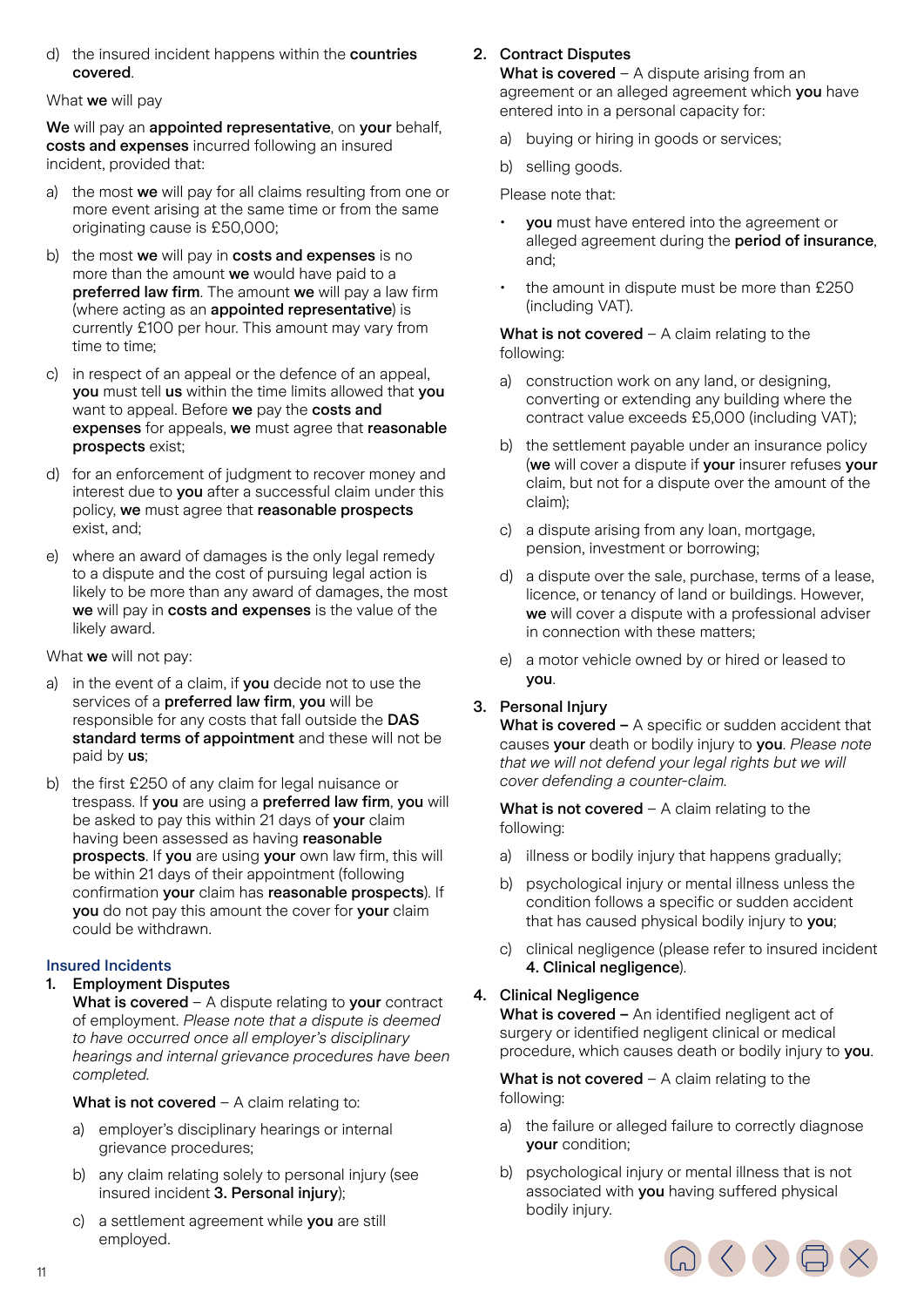# 5. Property Protection

What is covered  $-$  A civil dispute relating to your principal home, or personal possessions, that you own, or are responsible for, following:

- a) an event which causes physical damage to such property but the amount in dispute must be more than £250. *Please note that we will not defend your legal rights but we will cover defending a counter-claim;*
- b) a legal nuisance (meaning any unlawful interference with the use or enjoyment of land, or some right over, or in connection with it);
- c) a trespass.

*Please note that you must have, or there must be reasonable prospects of establishing you have, legal ownership or right to the land that is the subject of the dispute.*

# What is not covered:

- a) a claim relating to the following:
	- a contract you have entered into;
	- any building or land except your main home;
	- someone legally taking your property from you, whether you are offered money or not, or restrictions or controls placed on your property by any government or public or local authority;
	- work done by, or on behalf of, any government or public or local authority unless the claim is for accidental physical damage;
	- mining subsidence;
	- adverse possession (meaning the occupation of any building or land either by someone trying to take possession from you or of which you are trying to take possession);
	- the enforcement of a covenant by or against you.
- b) the first £250 of any claim for legal nuisance or trespass. If you are using a preferred law firm, you will be asked to pay this within 21 days of your claim having been assessed as having reasonable prospects. If you are using your own law firm, this will be within 21 days of their appointment (following confirmation your claim has reasonable prospects). If you do not pay this amount the cover for your claim could be withdrawn.

# 6. Tax Protection

What is covered – A comprehensive examination by HM Revenue & Customs that considers all areas of your self assessment tax return, but not enquiries limited to one or more specific area.

What is not covered – Any claim if you are selfemployed, or a sole trader, or in a business partnership, or any investigation or enquiries by HM Revenue & Customs Specialist Investigations or the HM Revenue & Customs Prosecution Office.

- 7. Jury Service and Court Attendance What is covered - your absence from work:
	- a) to attend any court or tribunal at the request of the appointed representative;
	- b) to perform jury service;
	- c) to carry out activities specified in your identity theft action plan under insured incident 9. Identity theft protection.

The maximum we will pay is your net salary or wages for the time that you are absent from work less any amount the court gives you.

What is not covered – Any claim if you are unable to prove your loss.

# 8. Legal Defence

What is covered - costs and expenses to defend your legal rights if an event arising from your work as an employee leads to:

- a) you being prosecuted in a court of criminal jurisdiction;
- b) civil action being taken against you under:
	- discrimination legislation;
	- data protection legislation.

#### What is not covered –

- a) any claim relating to you driving a motor vehicle;
- b) any claim resulting from hacking (unauthorised access) or other type of cyber attack affecting stored personal data.

#### 9. Identity Theft Protection What is covered:

- a) following a call to the identity theft helpline service we will assign a personal caseworker who will provide phone advice and a personal action plan to help regain your identity;
- b) if you become a victim of identity theft, we will pay the costs you incur for phone calls, faxes or postage to communicate with the police, credit agencies, financial service providers, other creditors or debt-collection agencies. We will also pay the cost of replacement documents to help restore your identity and credit status;
- c) following your identity theft we will pay:
	- costs and expenses to reinstate your identity including costs for the signing of statutory declarations or similar documents;
	- costs and expenses to defend your legal rights in a dispute with debt collectors or any party taking legal action against you arising from or relating to identity theft;
	- loan-rejection fees and any re-application administration fee for a loan when your original application has been rejected.

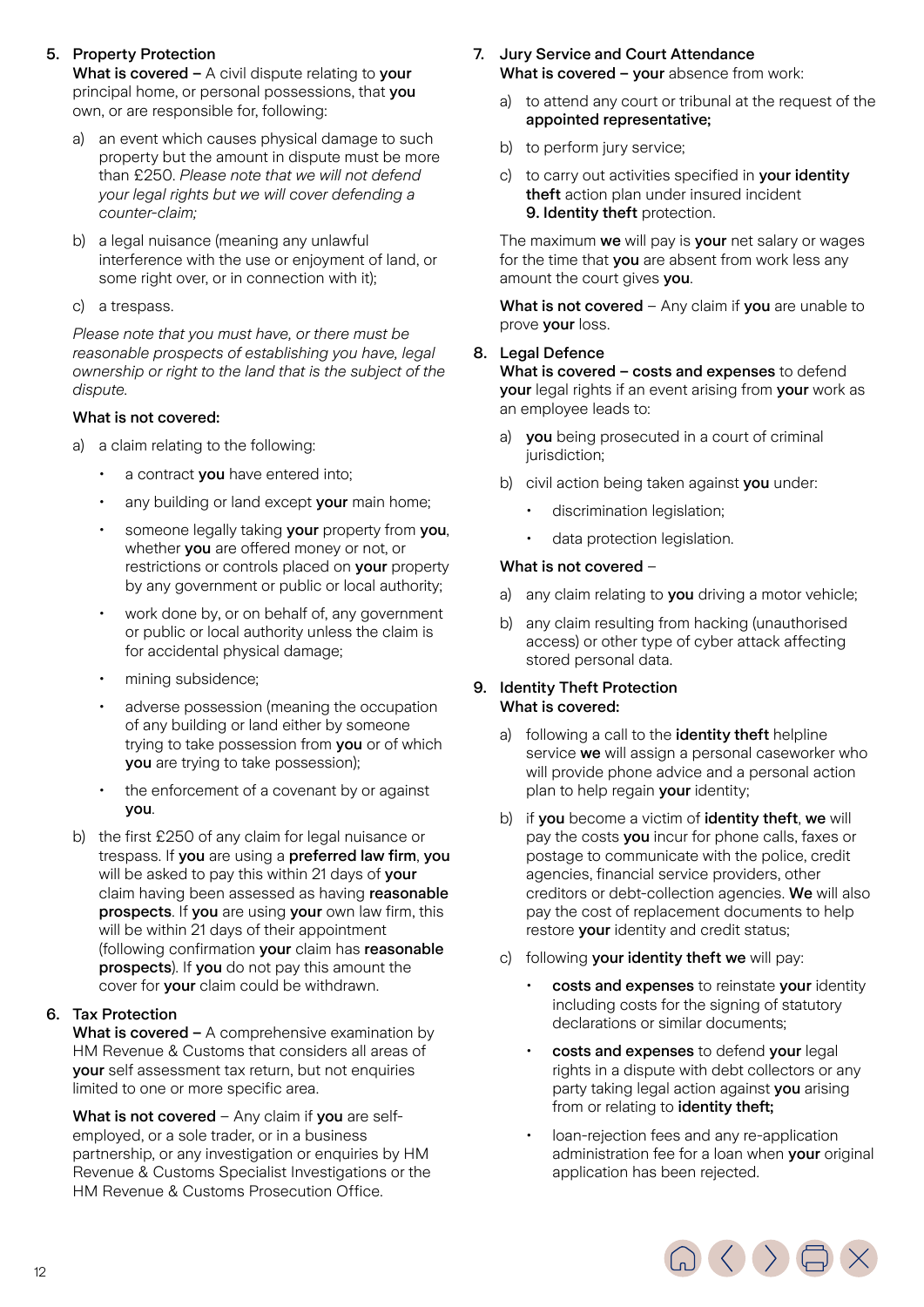Please note that:

- you must notify your bank or building society as soon as possible;
- you must tell us if you have previously suffered identity theft, and;
- you must take all reasonable action to prevent continued unauthorised use of your identity.

What is not covered - Any claim relating to the following:

- a) fraud committed by anyone entitled to make a claim under this policy;
- b) losses arising from your business activities.

# Family Legal Expenses Exclusions

#### 1. Late reported claims

A claim where you have failed to notify us of the insured incident within a reasonable time of it happening and where this failure adversely affects the reasonable prospects of a claim or we consider our position has been prejudiced.

2. Costs we have not agreed Costs and expenses incurred before our written acceptance of a claim.

#### 3. Court awards and fines

Fines, penalties, compensation or damages that a court or other authority orders you to pay.

# 4. Legal action we have not agreed

Any legal action you take that we or the appointed representative have not agreed to, or where you do anything that hinders us or the appointed representative.

#### 5. Defamation

Any claim relating to written or verbal remarks that damage your reputation.

# 6. A dispute with DAS

A dispute with us not otherwise dealt with under policy condition 8.

# 7. Judicial review

Costs and expenses arising from or relating to judicial review, coroner's inquest or fatal accident inquiry.

- 8. Nuclear, war and terrorism risks A claim caused by, contributed to by or arising from:
	- a) ionising radiation or contamination by radioactivity from any nuclear fuel or from any nuclear waste from burning nuclear fuel;
	- b) the radioactive, toxic, explosive or other hazardous properties of any explosive nuclear assembly or nuclear part of it;
	- c) war, invasion, act of foreign enemy, hostilities (whether war is declared or not), civil war, rebellion, revolution, military force or coup, or any other act of terrorism or alleged act of terrorism as defined in the Terrorism Act 2000;
	- d) pressure waves caused by aircraft or any other airborne devices travelling at sonic or supersonic speeds.

# 9. Litigant in person

Any claim where you are not represented by a law firm, barrister or tax expert.

# Family Legal Expenses Conditions

- 1. Your legal representation
	- a) on receiving a claim, if legal representation is necessary, we will appoint a preferred law firm as your appointed representative to deal with your claim. They will try to settle your claim by negotiation without having to go to court;
	- b) if the appointed **preferred law firm** or **our** in-house lawyer cannot negotiate settlement of **your** claim and it is necessary to go to court and legal proceedings are issued or there is a conflict of interest, then you may choose a law firm to act as the appointed representative;
	- c) if you choose a law firm as your appointed representative who is not a preferred law firm, we will give your choice of law firm the opportunity to act on the same terms as a preferred law firm. However if they refuse to act on this basis, the most we will pay is the amount we would have paid if they had agreed to the DAS standard terms of appointment. The amount we will pay a law firm (where acting as the appointed representative) is currently £100 per hour. This amount may vary from time to time;
	- d) the appointed representative must co-operate with us at all times and must keep us up to date with the progress of the claim.

#### 2. Your responsibilities

- a) vou must co-operate fully with us and the appointed representative;
- b) you must give the appointed representative any instructions that we ask you to.

#### 3. Offers to settle a claim

- a) you must tell us if anyone offers to settle a claim. You must not negotiate or agree to a settlement without our written consent;
- b) if you do not accept a reasonable offer to settle a claim, we may refuse to pay further costs and expenses;
- c) we may decide to pay you the reasonable value of your claim, instead of starting or continuing legal action. In these circumstances you must allow us to take over and pursue or settle any claim in your name. You must also allow us to pursue at our own expense and for **our** own benefit, any claim for compensation against any other person and you must give us all the information and help we need to do so.

# 4. Assessing and recovering costs

- a) you must instruct the appointed representative to have **costs and expenses** taxed, assessed or audited if we ask for this;
- b) you must take every step to recover costs and expenses and court attendance and jury service expenses that we have to pay and must pay us any amounts that are recovered.

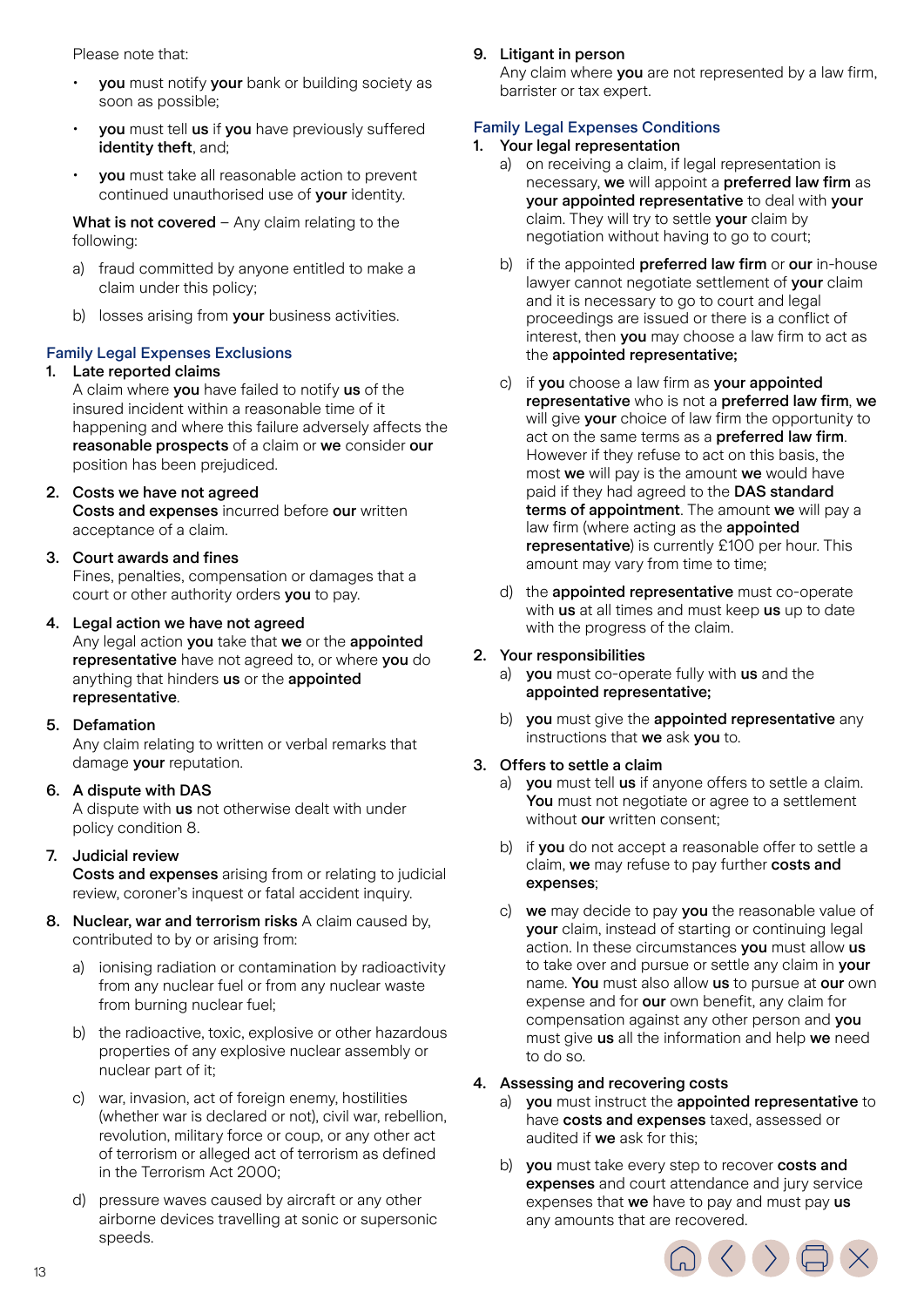5. Cancelling an appointed representative's appointment

If the appointed representative refuses to continue acting for you with good reason, or if you dismiss the appointed representative without good reason, the cover we provide will end immediately, unless we agree to appoint another appointed representative.

#### 6. Withdrawing cover

If you settle or withdraw a claim without our agreement, or do not give suitable instructions to the appointed representative, we can withdraw cover and will be entitled to reclaim from you any costs and expenses we have paid.

# 7. Expert opinion

We may require you to get, at your own expense, an opinion from an expert that we consider appropriate, on the merits of the claim or proceedings, or on a legal principle. The expert must be approved in advance by us and the cost agreed in writing between you and us. Subject to this, we will pay the cost of getting the opinion if the expert's opinion indicates that it is more likely than not that you will recover damages (or obtain any other legal remedy that we have agreed to) or make a successful defence.

# 8. Arbitration

If there is a disagreement about the handling of a claim and it is not resolved through our internal complaints procedure the Financial Ombudsman Service may be able to help. This is a free arbitration service for eligible complaints. (Details available from www.financial-ombudsman.org.uk)

If the dispute is not covered by the Financial Ombudsman Service there is a separate arbitration process available. The arbitrator will be a jointly agreed barrister, solicitor or other suitably qualified person. If there is a disagreement over the choice of arbitrator, we will ask the Chartered Institute of Arbitrators to decide. The arbitrator will decide who will pay the costs of the arbitration. For example, costs may be split between the parties or one party may pay all the costs.

#### 9. Keeping to the section terms you must:

- a) keep to the terms and conditions of this policy;
- b) take reasonable steps to avoid and prevent claims;
- c) take reasonable steps to avoid incurring unnecessary costs;
- d) send everything we ask for, in writing, and;
- e) report to us full and factual details of any claim as soon as possible and give us any information we need.

# 10. Fraudulent claims

We will, at our discretion, void the section (make it invalid) from the date of claim, or alleged claim, and/or we will not pay the claim if:

- a) a claim you have made to obtain benefit under this section is fraudulent or intentionally exaggerated, or
- b) a false declaration or statement is made in support of a claim.

# 11. Claims under this section by a third party

Apart from us, you are the only person who may enforce all or any part of this policy and the rights and interests arising from or connected with it. This means that the Contracts (Rights of Third Parties) Act 1999 does not apply to the policy in relation to any thirdparty rights or interest.

#### 12. Other insurances

If any claim covered under this section is also covered by another policy, or would have been covered if this section did not exist, we will only pay our share of the claim even if the other insurer refuses the claim.

#### 13. Law that applies

This policy is governed by the law that applies in the part of the United Kingdom, Channel Islands or Isle of Man where you normally live. Otherwise, the law of England and Wales applies.

All Acts of Parliament mentioned in this policy include equivalent laws in Scotland, Northern Ireland, the Isle of Man and the Channel Islands as appropriate.

# Data protection

To comply with data protection regulations we are committed to processing personal information fairly and transparently. This section is designed to provide a brief understanding of how we collect and use this information.

We may collect personal details including name, address, date of birth, email address and, on occasion, dependent on the type of cover in place, sensitive information such as medical records. This is for the purpose of managing the products and services in place and this may include underwriting, claims handling and providing legal advice. We will only obtain personal information either directly from you, the third party dealing with your claim or from the authorised partner who sold this policy.

# Who we are

DAS is part of DAS Legal Expenses Insurance Company Limited which is part of DAS UK Holdings Limited (DAS UK Group). The uses of personal data by us and members of the DAS UK Group are covered by our individual company registrations with the Information Commissioner's Office. DAS has a Data Protection Officer who can be contacted at dataprotection@das.co.uk

# How we will use your information

We may need to send personal information to other parties, such as lawyers or other experts, the court, insurance intermediaries, insurance companies, appointed service providers, specialist agencies or other members of the DAS UK Group, so they may contact you for your feedback. If the policy includes legal advice we may have to send the personal information outside of the European Economic Area (EEA) in order to give legal advice on non-European Union law. Dependent on the type of cover in place, the personal information may also be sent outside the EEA so the service provider can administer the claim.

We will take all steps reasonably necessary to ensure the personal data is treated securely and in accordance with this Privacy Notice. Any transfer outside of the EEA will be encrypted using SSL technology.

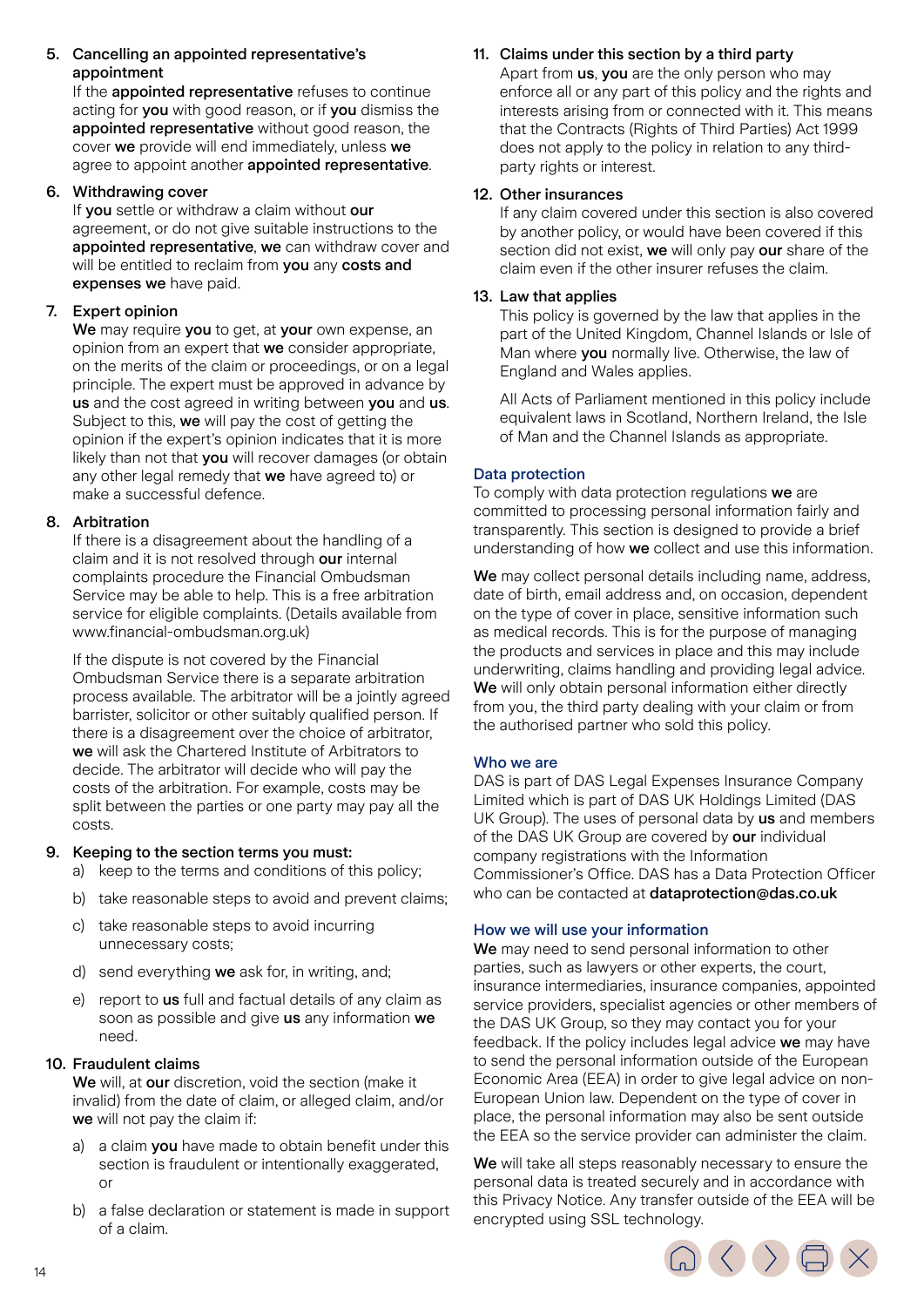We will not disclose the personal data to any other person or organisation unless we are required to by our legal and regulatory obligations. For example, we may use and share the personal data with other organisations and public bodies, including the police and anti-fraud organisations, for the prevention and detection of crime, including fraud and financial sanctions. If false or inaccurate information is provided and fraud is identified, details will be passed to fraud prevention agencies to prevent fraud and money laundering. Further details explaining how the information held by fraud prevention agencies may be used can be obtained by writing to, or telephoning DAS. A copy is also accessible and can be downloaded via our website.

#### What is our legal basis for processing your information?

It is necessary for us to use the personal information to perform our obligations in accordance with any contract that we may have with the person taking out this policy. It is also in our legitimate interest to use the personal information for the provision of services in relation to any contract that we may have with the person taking out this policy.

#### How long will your information be held for?

We will retain personal data for 7 years. We will only retain and use the personal data thereafter as necessary to comply with our legal obligations, resolve disputes, and enforce our agreements. If you no longer want us to use the personal data, please contact us at dataprotection@ das.co.uk

#### What are your rights?

The following rights are available in relation to the handling of personal data:

- the right to access personal data held
- the right to have inaccuracies corrected for personal data held
- the right to have personal data held erased
- the right to object to direct marketing being conducted based upon personal data held
- the right to restrict the processing for personal data held, including automated decision-making
- the right to data portability for personal data held.

Any requests, questions or objections should be made in writing to the Data Protection Officer:

Data Protection Officer DAS Legal Expenses Insurance Company Limited DAS House Quay Side Temple Back Bristol BS1 6NH

Or via email: dataprotection@das.co.uk

#### How to make a complaint about the processing of personal data

If there is any dissatisfaction with the way in which personal data has been processed, the Data Protection Officer can be contacted in the first instance using the details above.

If you remain dissatisfied, the Information Commissioner's Office can be approached directly for a decision.

The Information Commissioner can be contacted at:

Information Commissioner's Office Wycliffe House Water Lane Wilmslow Cheshire SK9 5AF

www.ico.org.uk

#### DAS Head and Registered Office:

#### DAS Legal Expenses Insurance Company Limited | DAS House | Quay Side | Temple Back | Bristol | BS1 6NH

Registered in England and Wales | Company Number 103274 | Website: www.das.co.uk

DAS Legal Expenses Insurance Company Limited is authorised by the Prudential Regulation Authority and regulated by the Financial Conduct Authority (FRN202106) and the Prudential Regulation Authority.

#### Financial Services Compensation Scheme

We are covered by the Financial Services Compensation Scheme (FSCS). Compensation from the scheme may be claimed if we cannot meet our obligations. This will be dependent on the type of business and the circumstances of the claim. More information on the compensation scheme arrangements can be found on the FSCS website, www.fscs.org.uk

#### DAS Law Limited Head and Registered Office:

DAS Law Limited | North Quay | Temple Back | Bristol | BS1 6FL

Registered in England and Wales | Company Number 5417859 | Website: www.daslaw.co.uk

DAS Law Limited is authorised and regulated by the Solicitors Regulation Authority (registered number 423113).

#### How to make a complaint

We always aim to give you a high quality service. If you think we have let you down, you can contact us by:

- phoning 0344 893 9013
- emailing customerrelations@das.co.uk
- writing to the Customer Relations Department: DAS Legal Expenses Insurance Company Limited | DAS House |Quay Side | Temple Back | Bristol | BS1 6NH
- completing our online complaint form at www.das.co.uk/about-das/complaints

Further details of our internal complaint-handling procedures are available on request.

If you are not happy with the complaint outcome or if we've been unable to respond to your complaint within 8 weeks, you may be able to contact the Financial Ombudsman Service for help. This is a free arbitration service for eligible complaints. (Details available from www.financial-ombudsman.org.uk)

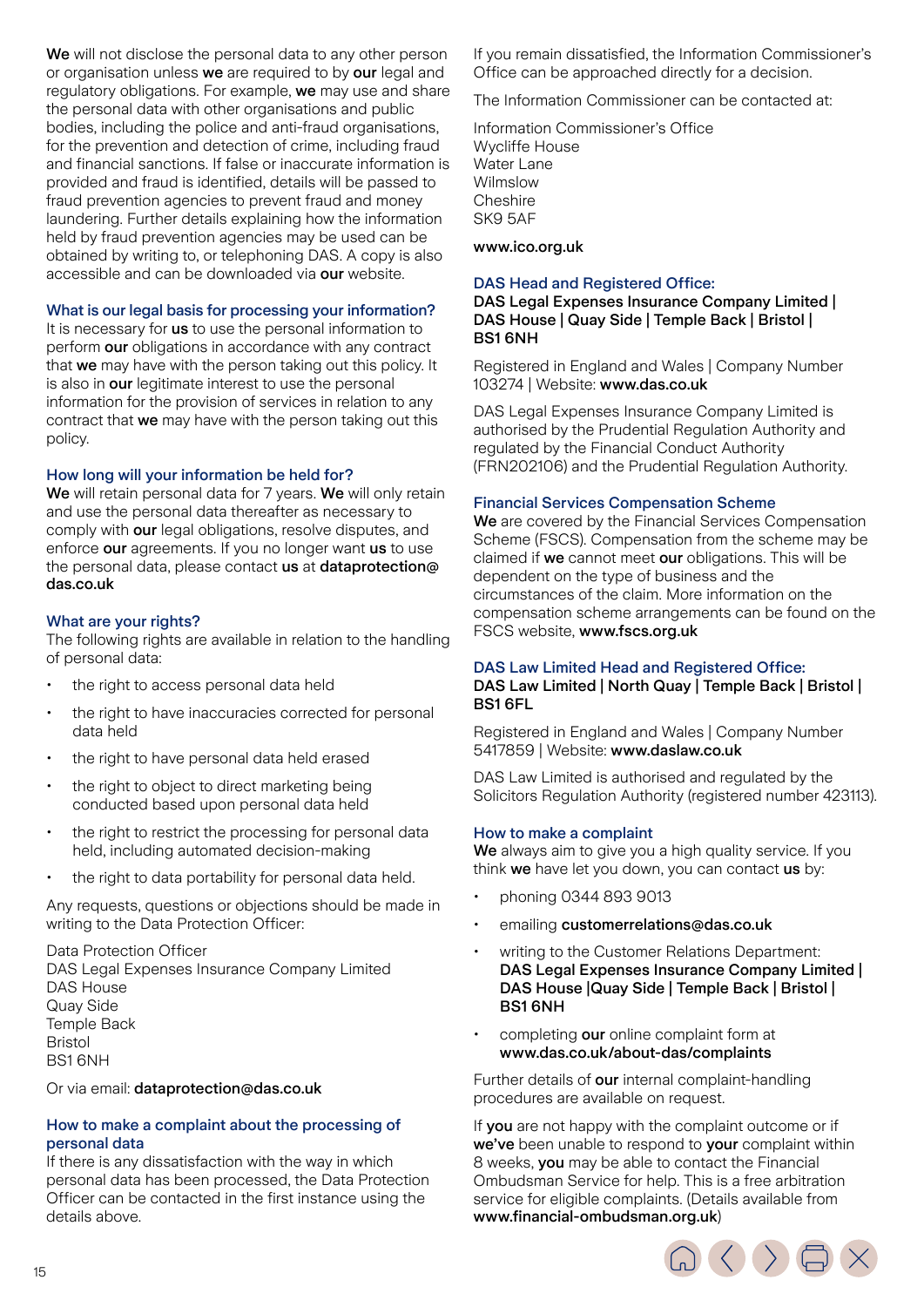<span id="page-15-0"></span>You can contact them by:

- phoning 0800 023 4567 (free from mobile phones and landlines) or 0300 123 9123
- emailing complaint.info@financial-ombudsman.org.uk
- writing to The Financial Ombudsman Service | Exchange Tower | London | E14 9SR

Further information is available on their website: www.financial-ombudsman.org.uk

Using this service does not affect your right to take legal action.

#### **Helplines**

The following helpline services are available under this section. You can contact our UK-based call centre 24 hours a day, seven days a week. However, we may need to arrange to call you back depending on your enquiry. To help us check and improve our service standards, we may record all inbound and outbound calls. When phoning, please quote policy number 6802507.

#### Legal Advice Service 0344 893 9313

We provide confidential advice over the phone on any personal legal issue, under the laws of the United Kingdom of Great Britain and Northern Ireland, any European Union country, the Isle of Man, Channel Islands, Switzerland and Norway.

Advice about the law in England and Wales is available 24 hours a day, seven days a week. Legal advice for the other countries is available 9am – 5pm, Monday to Friday, excluding public and bank holidays. If you call outside these times, a message will be taken and a return call arranged within the operating hours.

# Tax Advice Service 0344 893 9313

We offer confidential advice over the phone on personal tax matters in the UK.

Tax advice is provided by tax advisors 9am – 5pm, Monday to Friday, excluding public and bank holidays. If you call outside these times, a message will be taken and a return call arranged within the operating hours.

#### Health & Medical Information 0344 893 9313

We will give you information over the phone on general health issues and advice on a wide variety of medical matters. We can provide information on what health services are available in your area, including local NHS dentists.

Health and medical information is provided by a medically qualified person 9am – 5pm, Monday to Friday, excluding public and bank holidays. If you call outside these times, a message will be taken and a return call arranged within the operating hours.

#### Identity Theft Service 0344 848 7071

If you are a resident in the UK or the Channel Islands, we will provide you with detailed guidance and advice over the phone about being or becoming a victim of *identity* theft.

This helpline is open 8am – 8pm, seven days a week.

#### Counselling Service 0344 893 9012

(24 hours a day, seven days a week.)

We will provide you with a confidential counselling service over the phone if you are aged 18 or over (or aged between 16 and 18 and in full-time employment). This includes, where appropriate, referral to relevant voluntary or professional services. You will pay any costs for using the services to which we refer you.

We cannot accept responsibility if the helpline services are unavailable for reasons we cannot control.

# Conditions which apply to the whole of your policy

#### **Conditions**

- 1 You must do all you can to prevent and reduce any costs, damage, injury or loss.
- 2 You must tell us about any insurance related incidents of loss, damage (such as fire, water damage, theft or an accident) or liability as soon as possible whether or not they give rise to a claim. You must give us all the information and help we may need. We will decide how to settle or defend a claim and may carry out proceedings in the name of any person covered by your policy, including proceedings for recovering any claim payments.
- 3 You must report any loss, theft, attempted theft or malicious damage to the police as soon as possible.

4 Fraud

If you or anyone acting on your behalf have intentionally concealed or misrepresented any information or circumstance that you had a responsibility to tell us about, or engaged in any fraudulent conduct, or made any false statement relating to this insurance, we will:

- void the policy in the event of any fraud which occurred during the application process, which means we will treat the policy as if it had never existed; or
- terminate the policy with effect from the date of any fraud which occurred during the period of insurance;

and in either case, we will:

- not return to you any premium paid;
- not pay any fraudulent claim or a claim which relates to a loss suffered after any fraud;

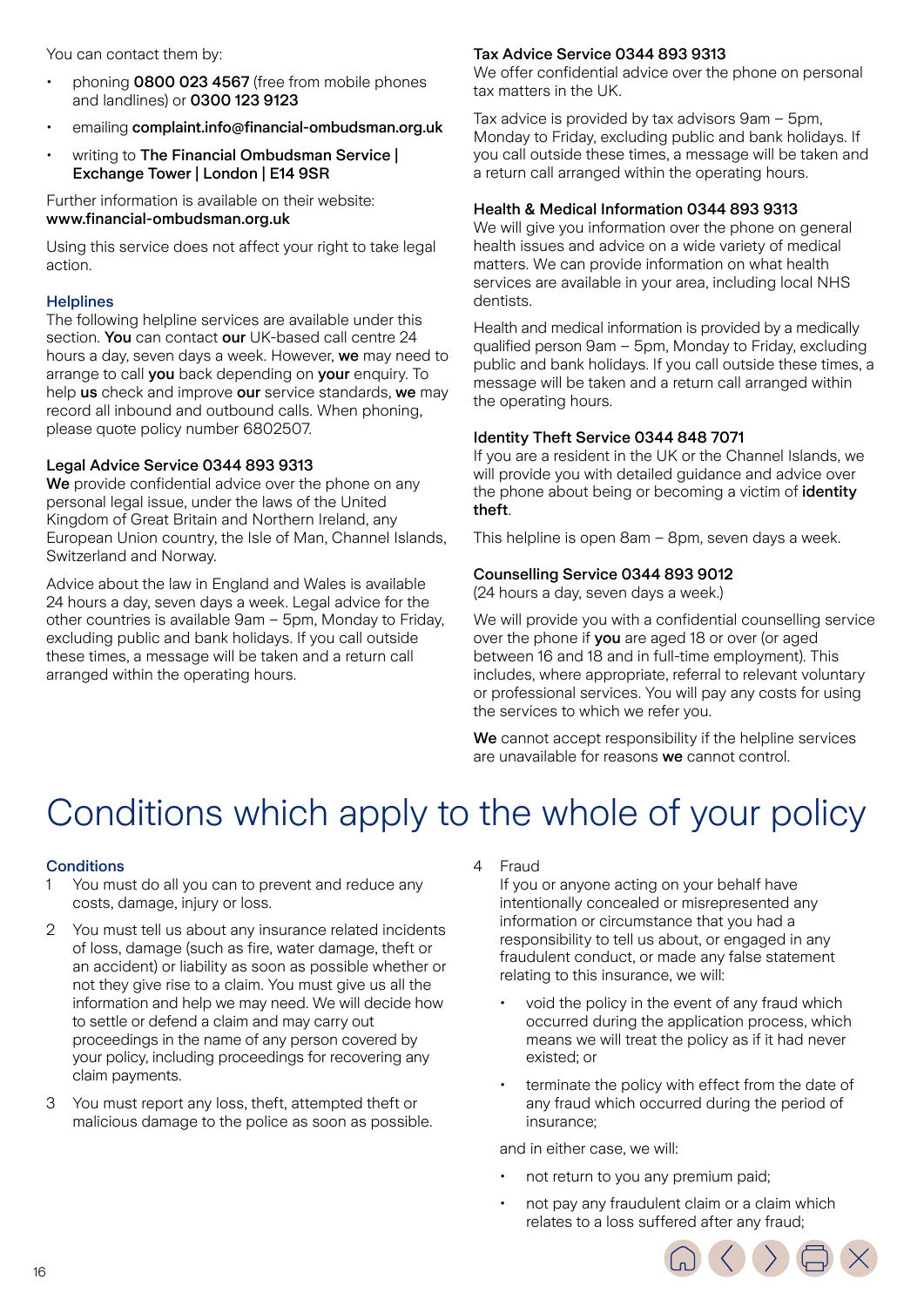- seek to recover any money from you for any claim we have already paid which is later established as invalid, including the amount of any costs or expenses we have incurred;
- inform the police, other financial services organisations and anti-fraud databases, as set out under the Important Notes section headed 'Fraud prevention and detection' in your statement of facts.
- 5 We may cancel your policy where there is a valid reason for doing so by giving you seven days notice in writing to your last known address. We will refund any premium which may be due to you in accordance with the terms of this condition. Valid reasons may include but are not limited to:
	- If you advise us of a change of risk under your policy which we are unable to insure;
	- Where you fail to respond to requests from us for further information or documentation;
	- Where you have given incorrect information and fail to provide clarification when requested;
	- The use of threatening or abusive behaviour or language, or intimidation or bullying of our staff or suppliers, by you or any person acting on your behalf.

You have the right to cancel your policy at any time by contacting your insurance advisor.

If the policy is cancelled, either by you or us, within 14 days of you receiving it (or for renewals, within 14 days of your policy renewal date), if no claims have been made we will refund the premium you have paid. If a claim is made we will charge you for the days we have been on cover (applying a minimum premium of £15 plus Insurance Premium Tax). The balance of the premium will be returned to you.

If the policy is cancelled, either by you or us, after 14 days of you receiving it (or for renewals, after 14 days of your policy renewal date), we will charge you on a pro rata basis for the time we have been on cover.

Where either you or we cancel your policy and you pay under a credit agreement with us, you authorise us on your behalf to cancel your credit agreement.

If you fail to pay your premium we may cancel the policy and refuse your claim or take the balance of any outstanding premium due to us from any claim payment we make to you. This may mean that we fulfil our obligations to any claims against your policy by a third party but seek full recovery of any payments made under your policy directly from you. This may include the instruction of solicitors or other recovery agents.

6 Your policy is governed by the law that applies to where you reside within the United Kingdom, Channel Islands or Isle of Man. If there is any disagreement about which law applies, English law will apply, in which case you agree to submit to the exclusive jurisdiction of the courts in England and Wales. Unless agreed otherwise, we will communicate to you in English.

7 If any claim is covered by any other insurance, we will not pay for more than our share of that claim.

#### 8 Your duty to check information and tell us of any changes

It is important you check your most recent statement of facts as this sets out the information we were given when we agreed to provide you with the cover and the terms of your policy.

Although we may undertake checks to verify your information, you must take reasonable care to ensure all information provided by you or on your behalf is accurate and complete.

You must tell us immediately if any of your information is incorrect or changes. If we have wrong information this may result in an increased premium and/or claims not being paid in full, or your insurance may not be valid and claims will not be paid. If in doubt about any information please contact us as soon as possible.

Changes to information we need to be informed of include, but are not limited to, these situations:

- a temporary or permanent change of address;
- if your home becomes **unoccupied** or unfurnished;
- a change of occupancy (e.g. becoming let, sublet or part let);
- if the costs of rebuilding your home in full or replacing all of your contents as new exceed the limits shown in your schedule;
- if you or anyone currently living with you has a conviction, pending prosecution or a police caution for any offence other than driving offences;
- if you or anyone currently living with you have been declared bankrupt, are subject to bankruptcy proceedings or have received a County Court Judgment (CCJ) or other judgements in relation to debt;
- if you change your occupation;
- if your home is being used for business or professional purposes;
- if your home is not in a good state of repair;
- if your home is undergoing structural alteration, repair, renovation or other building works and the total cost exceeds, or is likely to exceed, £25,000 (including materials).

Any changes, if accepted by us, will apply from the date indicated on your updated schedule. In this case we will be entitled to vary the premium and terms for the rest of the period of insurance.

If the changes are unacceptable to us and we are no longer able to provide you with cover, we or you can cancel your policy, as set out under Condition 5.

If you have given us inaccurate information this can affect your policy in one or more of the following ways:

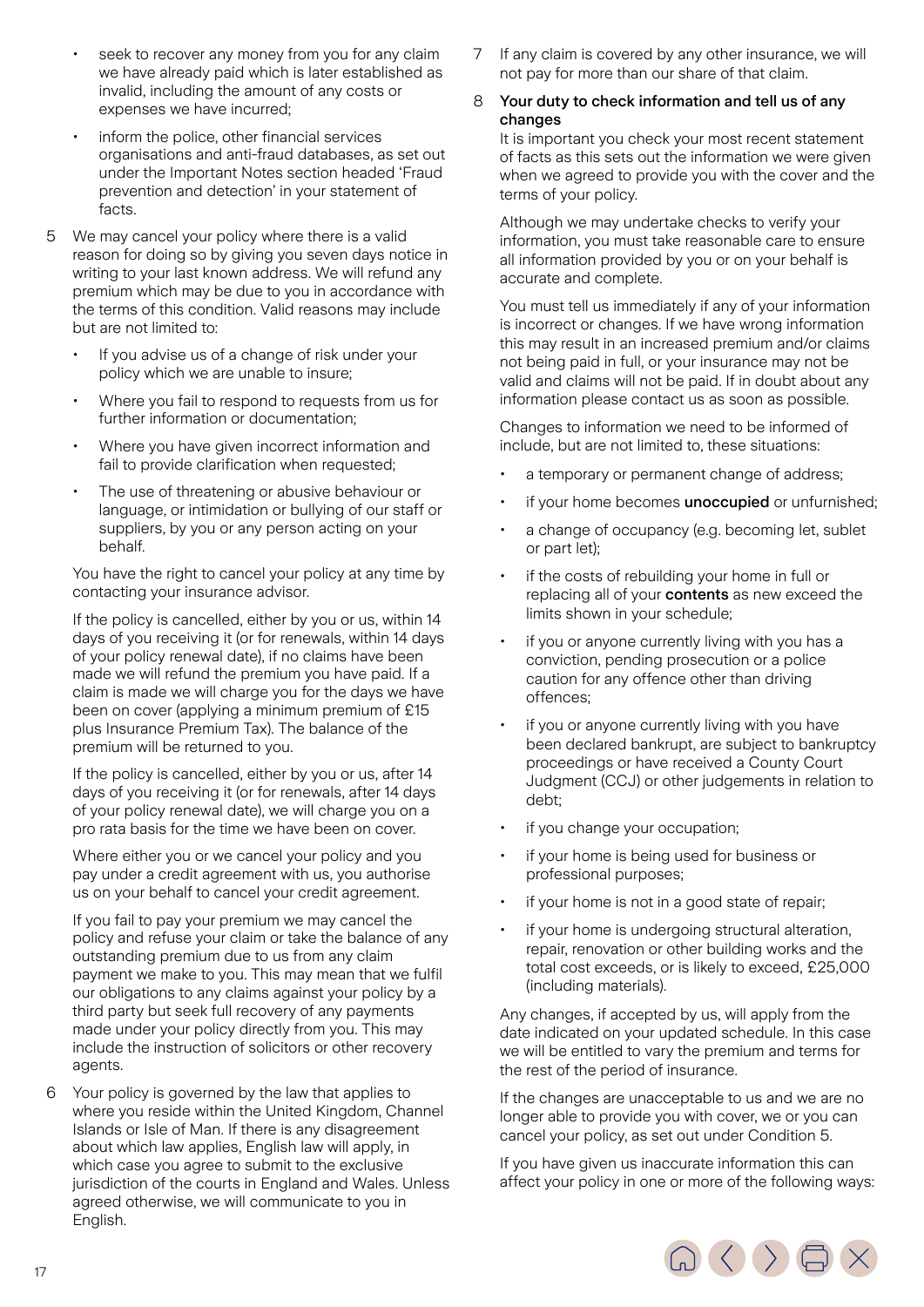- <span id="page-17-0"></span>1) If we would not have provided you with any cover we will have the option to:
	- a. void the policy, which means we will treat it as if it had never existed and repay the premium paid; and
	- b. seek to recover any money from you for any claims we have already paid, including the amount of any costs or expenses we have incurred.
- 2) If we would have applied different terms to your cover, we will have the option to treat your policy as if those different terms apply.
- 3) If we would have charged you a higher premium for providing your cover, we will have the option to charge you the appropriate additional premium to be paid in full.

9 Building Works

If you plan to undertake any structural alteration, repair, renovation or other building work at your property and the total cost is more than £25,000 (including materials) you must tell us at least 21 days before work commences so that we can assess any increase in the risk of loss or damage to your home.

We may then alter the terms of your policy or we may be unable to continue insuring your home. Examples of situations where we may be unable to continue cover include, but are not limited to:

- where you have entered into a contract which removes or limits your legal rights against the contractor;
- where your contractor does not hold adequate Public Liability cover;
- where the home is to be unoccupied for more than 60 days.

# Exclusions which apply to the whole of your policy

We will not pay for the following.

- 1 Any reduction in value.
- 2 Any loss which happens as an indirect result of an event for which you are insured.
- 3 Any accident or incident that happens outside any period of insurance covered by this policy.
- 4 Loss or damage resulting from any structural alteration, repair, renovation or other building work where the total cost exceeds, or is likely to exceed, £25,000 (including materials) unless we have been provided with full details at least 21 days before the works commence and have agreed continued cover.
- 5 Loss or damage to any items used in connection with any business, trade or profession except office equipment used for clerical purposes in the home or items insured as specified personal possessions.
- 6 Any legal liability resulting from any business, trade or profession.
- 7 Any claim resulting from:
	- deliberate or criminal acts by you or your family;
	- gradual causes including deterioration or wear and tear;
	- mildew, fungus, the effects of light or the atmosphere, frost, wet or dry rot;
- any process of cleaning, repair or alteration;
- vermin, insects and chewing, scratching, tearing or fouling by pets;
- electrical or mechanical failure or breakdown;
- faulty design, materials or workmanship;
- the failure of a computer chip or computer software to recognise a true calendar date;
- computer viruses;
- ionising radiation, radioactivity, nuclear fuel, nuclear waste or equipment;
- war, revolution or any similar event;
- pollution or contamination which was:
	- the result of a deliberate act;
	- expected and not the result of a sudden, unexpected and identifiable incident.
- 8 We will not pay for any claim arising directly or indirectly from an act of terrorism.

In this case, an act of terrorism means preparing, threatening to use or actually using any item capable of producing biological, chemical or nuclear pollution or contamination.

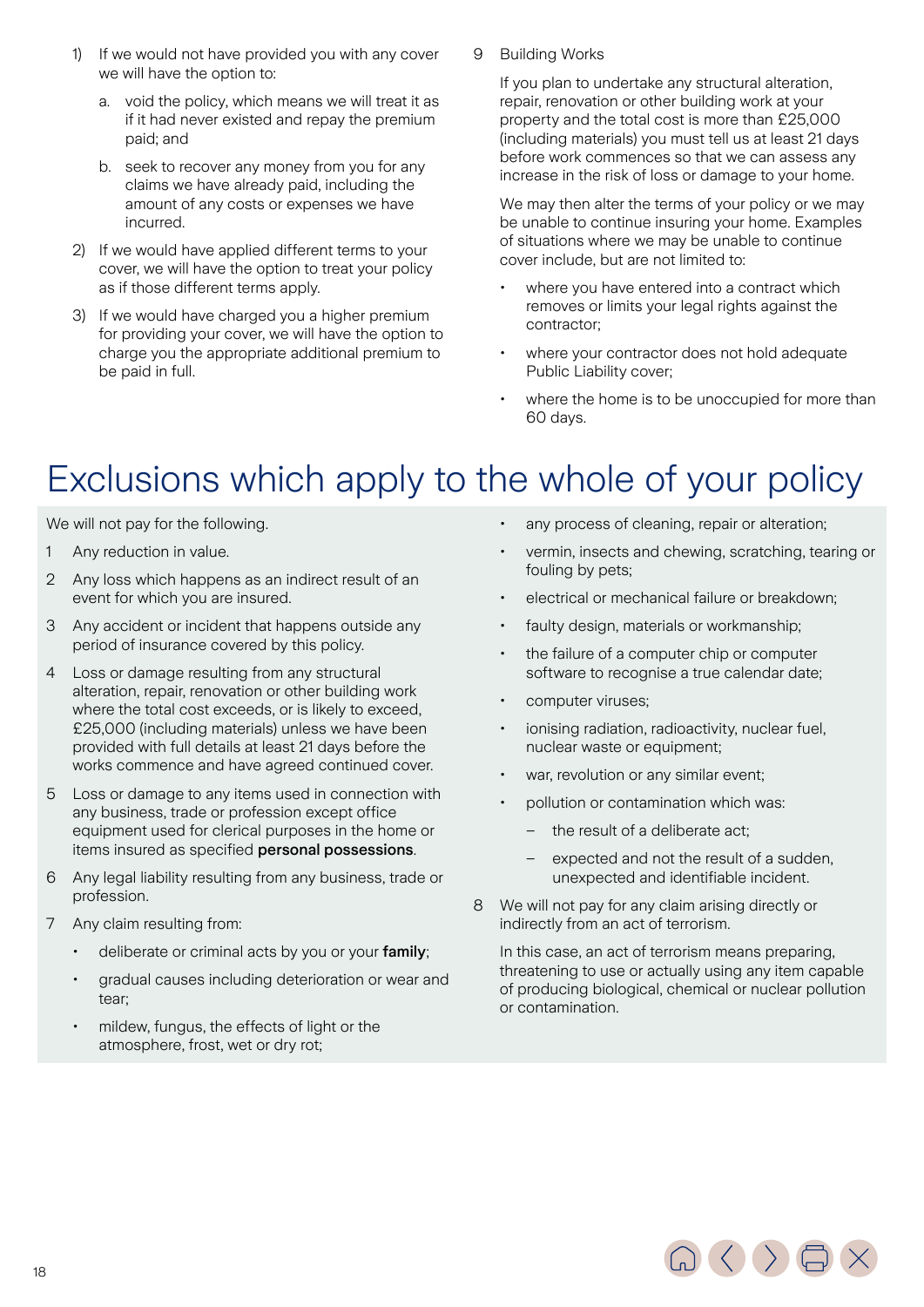# <span id="page-18-0"></span>Our complaints procedure

#### Our commitment to customer service

We are committed to providing a high level of customer service. If you do not feel we have delivered this, we would welcome the opportunity to put things right for you.

#### Who to contact in the first instance

Many concerns can be resolved straight away. Therefore in the first instance, please get in touch with your usual contact at Zurich or your broker or insurance intermediary as they will generally be able to provide you with an immediate response to your satisfaction. Contact details will be provided on correspondence that we or our representatives have sent you. (For example on your welcome or renewal communication or on claim acknowledgement letters).

#### Many complaints can be resolved within a few days of receipt

If we can resolve your complaint to your satisfaction within the first few days of receipt, we will do so. Otherwise, we will keep you updated with progress and will provide you with our decision as quickly as possible.

#### Next steps if you are still unhappy

If you are not happy with the outcome of your complaint, you may be able to ask the Financial Ombudsman Service to review your case.

# Making a claim

If you need to make a claim you can contact us on the numbers below.

- When you contact us about a claim you will need to tell us:
- your name, address and telephone number(s);
- the place where the loss or damage occurred;
- what caused the loss or damage.

#### Emergency assistance 0800 923 4202

24 hours a day. We will arrange to put you in contact with a contractor, glazier or locksmith to carry out emergency repairs at your home.

#### Claims advice and assistance 0800 923 4200

Monday and Tuesday 8-6, Wednesday to Friday 9-5 and Saturdays 8-4.

We will let you know if we believe the ombudsman service can consider your complaint when we provide you with our decision. The service they provide is free and impartial, but you would need to contact them within 6 months of the date of our decision.

More information about the ombudsman and the type of complaints they can review is available via their website www.financial-ombudsman.org.uk.

You can also contact them as follows:

| Post: | Financial Ombudsman Service, Exchange |
|-------|---------------------------------------|
|       | Tower, London, E14 9SR                |

| Telephone: 08000 234567              |
|--------------------------------------|
| (free on mobile phone and landlines) |

Email: complaint.info@financial-ombudsman.org.uk

If the Financial Ombudsman Service is unable to consider your complaint, you may wish to obtain advice from Citizens Advice (or a similar service) or seek legal advice.

#### The Financial Services Compensation Scheme (FSCS)

We are covered by the Financial Services Compensation Scheme (FSCS) which means that you may be entitled to compensation if we are unable to meet our obligations to you. Further information is available on www.fscs.org.uk or by contacting the FSCS directly on 0800 678 1100.

#### Family legal expenses

If you wish to speak to a DAS legal team about a legal problem, please phone DAS on 0344 893 9313 quoting reference 6802507.

If your issue cannot be dealt with through legal advice and needs to be dealt with as a potential claim under this policy, phone DAS on 0344 893 9313 quoting reference 6802507.

Please do not ask for help from a lawyer or anyone else before DAS have agreed that you should do so. If you do, DAS will not pay the costs involved even if DAS accept the claim.